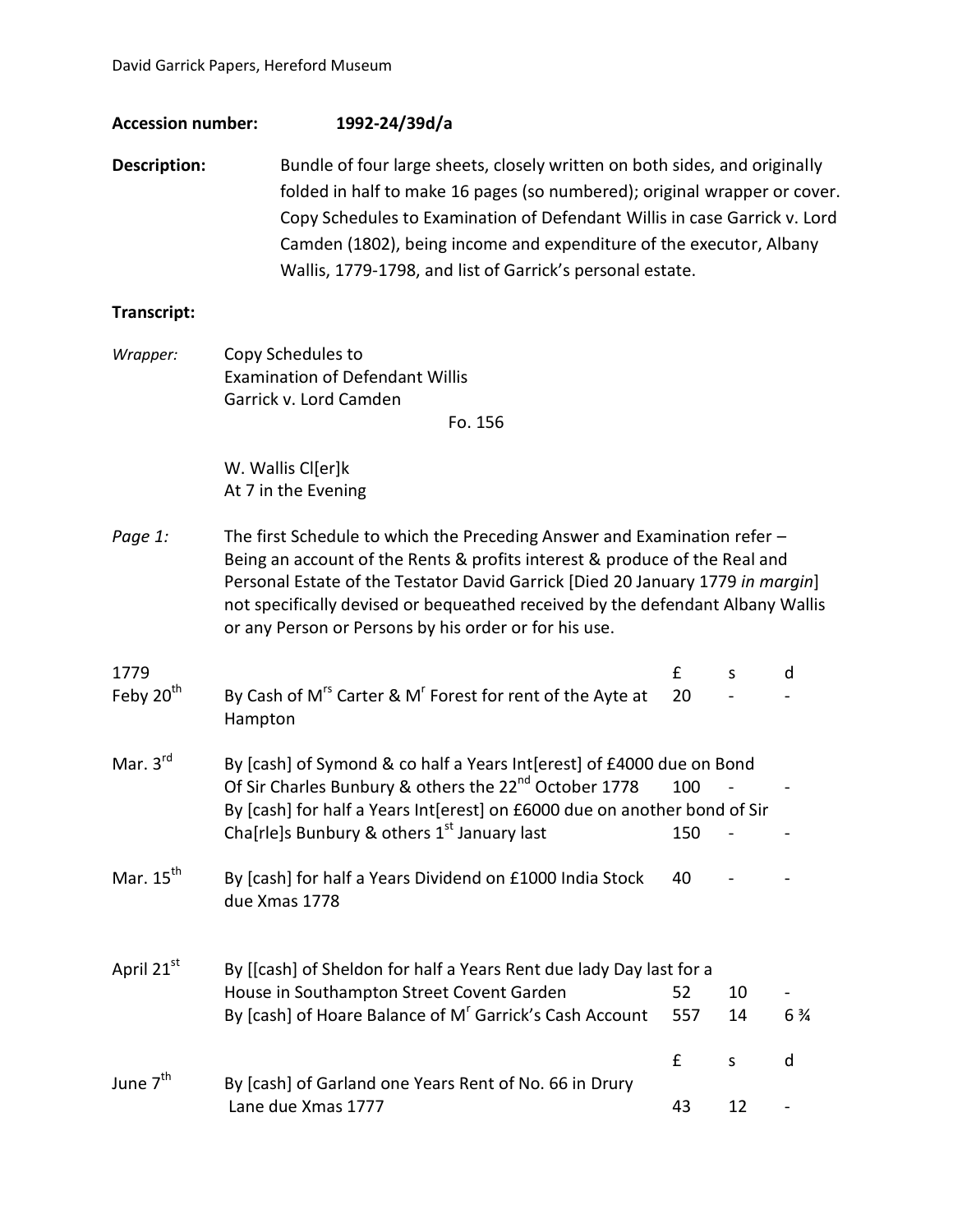| June 24 <sup>th</sup> | By [cash] on Account of three Renter's Shares on Drury Lane<br>Theatre No. 38-39 & 40 £19 12s each                                       | £58:16s |              |              |             |
|-----------------------|------------------------------------------------------------------------------------------------------------------------------------------|---------|--------------|--------------|-------------|
|                       | <b>Deduct Treasurer</b>                                                                                                                  | 15s.    | 58           | $\mathbf{1}$ |             |
| July 29 <sup>th</sup> | By [cash] for Dividends on Ranllaugh shares                                                                                              |         | 160          | -            |             |
|                       | By [cash] for 2 Ranelagh Ticketts                                                                                                        |         | 5            | 5            | $\mathbf 0$ |
| Aug. 19 <sup>th</sup> | By [cash] of Wylde steward of the manor of Hendon on Account of                                                                          |         |              |              |             |
|                       | Fines paid at the courts held for the manor                                                                                              |         | 300          |              |             |
| Aug. 28               | by [cash] of Biddle one Years rent of a house at Hampton<br>Due Mids[ummer] last                                                         |         | 7            |              |             |
| Sept. 8               | By [cash] of Ansell for half Years rent of a house at Hampton due<br>Christmas last                                                      |         | 15           |              |             |
| Sept. 22              | By his Grace the Duke of Devonshire for one Years                                                                                        |         |              |              |             |
|                       | int[erest] of £5000 Lent to his Grace from<br>21 August 1778 to 12 September 1778                                                        |         | 15           | $\mathbf{1}$ | 6           |
|                       | By [his Grace the Duke of Devonshire] for one Years int [erest]                                                                          |         |              |              |             |
|                       | Of £6000 due the $12^{th}$ ins[tan]t                                                                                                     |         | 300          |              |             |
| Nov. 15               | By [cash] of Willock of Hampton for 3⁄4 Years Rent due<br>Xmas last                                                                      |         | 31           | 10           |             |
|                       | By [cash] of Jackson of Hampton to Xmas last                                                                                             |         | $\mathbf{1}$ | $\mathbf{1}$ |             |
| Nov. 16               | By [cash] of Sheldon for 1/2 Years Rent of a house in Southampton Street Covent                                                          |         |              |              |             |
|                       | Garden due Michaelmas last 79                                                                                                            |         | 52           | 10           |             |
| Nov. 29               | By [cash] of Drury lane Theatre on account of interest of<br>£22,000 Mortgage                                                            |         | 400          |              |             |
| Dec. 3rd              | By [cash] of Symond and Co 1/2 Years Int[erest] of £6000<br>due 1 <sup>st</sup> July 79 on bond of Sir Charles Bunbury                   |         | 150          |              |             |
|                       | By [cash] of [Symond] one Years int[erest] of £4000 due<br>On ano[the]r Bond of Sir Charles Bunbury's<br>the 22 <sup>nd</sup> October 79 |         | 200          |              |             |
|                       |                                                                                                                                          |         |              | Carried over |             |
| Page 2:<br>1780       | Brought over                                                                                                                             |         | £            | S            | d           |
| Jany 6 <sup>th</sup>  | By cash of Drury lane theatre on Account of Int[erest] of                                                                                |         |              |              |             |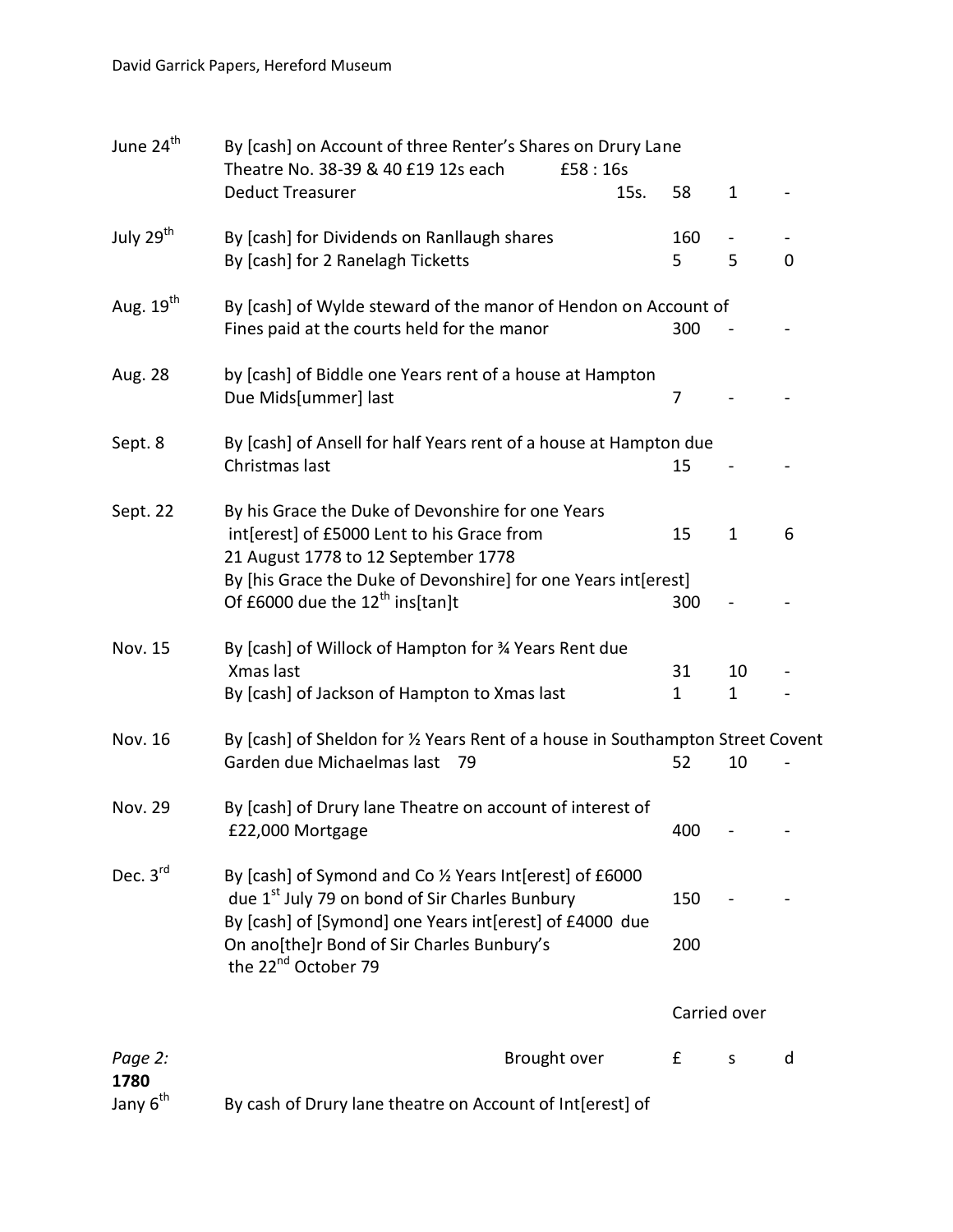|          | said £22,000 Mortgage                                                                                                                                                                                                   | 200            |                     |    |
|----------|-------------------------------------------------------------------------------------------------------------------------------------------------------------------------------------------------------------------------|----------------|---------------------|----|
| Jan. 28  | By Cash of Blanchett for Principal Money on Bond<br>By [cash] int[erest] from Lady Day 1777                                                                                                                             | 150<br>24      | $\blacksquare$<br>5 |    |
| Mar. 18  | By [cash] of M' Linley on account of Int[erest] of Mortgage<br>on his share of Drury Lane Theatre<br>By [cash] of [Mr Linley]                                                                                           | 309<br>58      | $\blacksquare$<br>8 | 6  |
| April 11 | By [cash] of Sheldon for 1/2 Years rent of a House in<br>Southampton Street Drury Lane due Lady Day 1780                                                                                                                | 52             | 10                  |    |
| April 19 | By [cash] of Hoare for a Call on the Glass Manufactory<br>paid the 8 <sup>th</sup> March                                                                                                                                | 55             |                     | 5  |
| June 1   | By [cash] of Sir W[illia]m Chambers for the houses in the<br>Savoy & mortg[aged?] by Latimer taken by the Crown<br>into Somerset house                                                                                  | 1263           | $\mathbf{1}$        | 10 |
| July 14  | By cash of Puss? Four & a Quarters Rent of a Leasehold House<br>in Wylde Street at £10 ??                                                                                                                               | 26             | 9                   | 4  |
| July 22  | By Cash for a Dividend on 2 Ranllaugh Shares                                                                                                                                                                            | 121            | 5                   |    |
| Aug. 2   | By [cash] of Symonds & co one Years int[erest] on Bond<br>Of Sir Charles Bunbury due 1 <sup>st</sup> July 80<br>By [cash] of [symond] for2 Years int[erest] on another<br>Bond of Sir Charles Bunbury's due 22 April 80 | 300<br>100     |                     |    |
|          | NB in a Schedule to an answer als Eliz. Garrick the above two<br>Sums by Mistake are said to be received by the Duke of Devonshire                                                                                      |                |                     |    |
| Aug. 3   | by [cash] for 1/2 Years Dividend on £1000 India Stock due<br>Midsummer 1779<br>By [cash] for 1/2 Years due Christmas 1779<br>By [cash] for 1/2 Years due Midsummer 1780                                                 | 40<br>40<br>40 |                     |    |
| Sept. 15 | By [cash] of Yates Tenant at Hendon for 2 Years Rent of Coopers<br>Farm due Lady Day 1780                                                                                                                               | 95             | 5                   |    |
| Oct.3    | By [cash] of Beckett's Ass[ess]ors a Dividend of 2/6 £1040<br>due on Bond                                                                                                                                               | £<br>175       | S<br>10             | d  |
|          |                                                                                                                                                                                                                         |                |                     |    |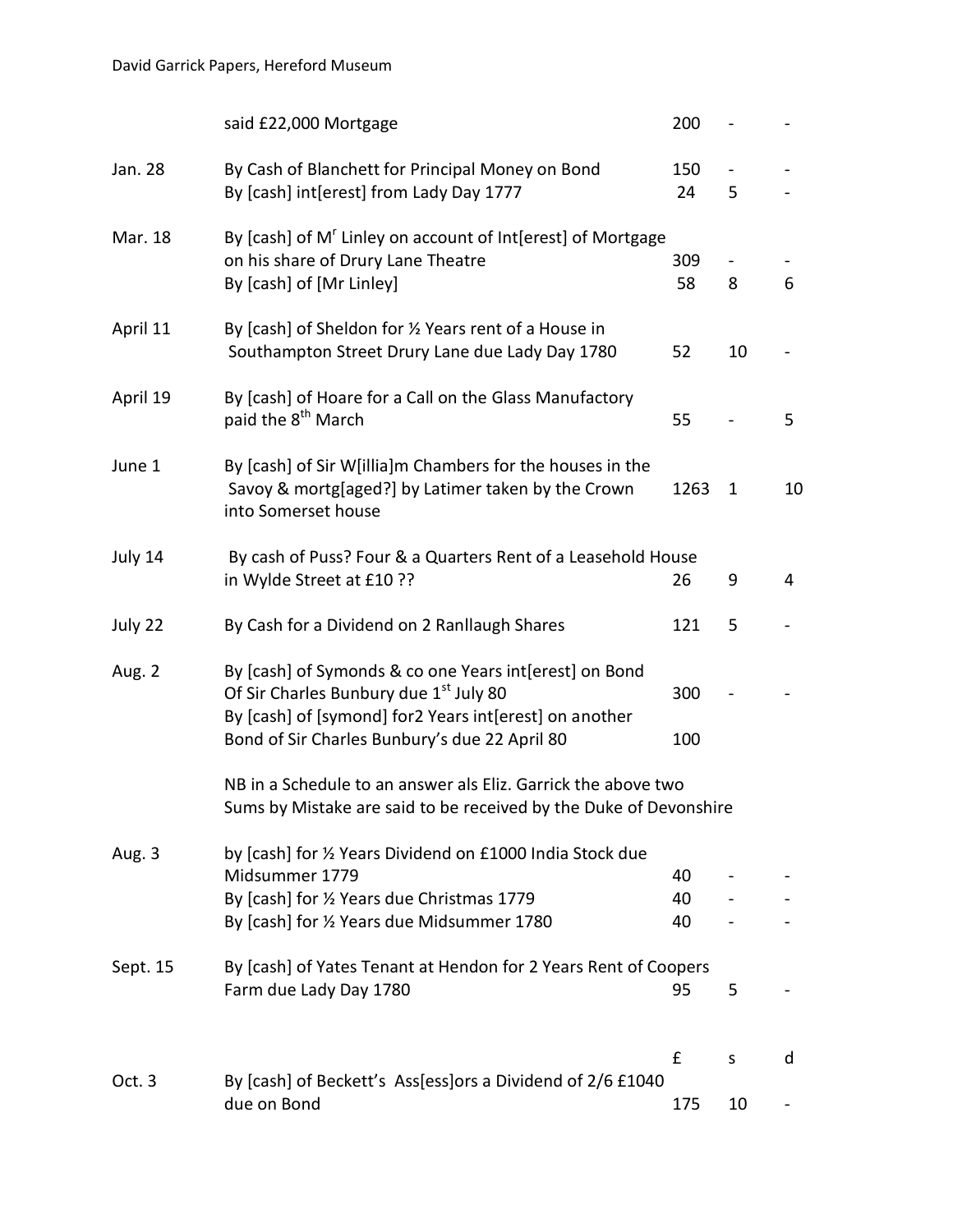| Oct. 28                | By [cash] of M <sup>rs</sup> Wilmot for a Lottery Ticket No. 19746 by<br>M <sup>r</sup> Garrick                                                              | 19                   | 19 |        |
|------------------------|--------------------------------------------------------------------------------------------------------------------------------------------------------------|----------------------|----|--------|
| 1781                   |                                                                                                                                                              |                      |    |        |
| Jany 9 <sup>th</sup>   | By [cash] of bond on Account or Prem[is]es at Hendon                                                                                                         | 113                  | 3  | 3      |
| Mar. 1                 | By [cash] on Account of Renters Shares ? on Drury Lane<br>Theatre for 1779<br>By [[cash] on Account of Renters Shares ? on Drury Lane                        | 18                   | 15 |        |
|                        | Theatre for] 1780<br>By [cash] for 1/2 Years Dividend on £1000 India Stock due                                                                               | 18                   | 15 |        |
|                        | At Xmas 80                                                                                                                                                   | 40                   |    |        |
| April 25 <sup>th</sup> | By [cash] of Symonds and Co. One Years int [erest] of £4000<br>Bond of sir Charles Bunbury due 22 <sup>nd</sup> inst[an]t 81                                 | 200                  |    |        |
|                        |                                                                                                                                                              | Carried forward £    |    |        |
| Page 3:<br>[1781]      |                                                                                                                                                              | Brought forward £    |    |        |
| [April 25]             | By ]cash] of [Symonds] for 1/2 Years int [erest] of £6000<br>On another bond of Sir Charles Bunbury due 1st January 81 150                                   |                      |    |        |
| April 27               | By [cash] of Jennings on Account of Int[erest] of<br>£15,000 Mortgage                                                                                        | 1012                 | 10 |        |
| May 24                 | by [cash] of the Duke of Devonshire one Years Int[erest]<br>of £6000 due 12 September 1780<br>By [cash] 1/2 Years Int[erest] due 12 <sup>th</sup> March 1781 | 300<br>150           |    |        |
| May 28                 | By [cash] of Bond Rent[e]r of Rent of Prem[is]es at<br>Hendon to Mich[aelm]as 1779                                                                           | 14                   | 10 |        |
| June 1st               | By [cash] of Garland 1/2 Years rent due Mids[umme]r 1778<br>For a House no. 66 in Drury Lane                                                                 | 25                   |    |        |
| July 26                | By [cash] for Dividend on Ranelagh Share No. 4<br>By [cash] for Ticket [for Ranelagh]                                                                        | 28<br>$\overline{2}$ | 12 | 5      |
|                        | By [cash] for Dividend on Ranelagh Share No. 8                                                                                                               | 28                   |    |        |
|                        | By [cash] for Ticket [for Ranelagh]                                                                                                                          | $\overline{2}$<br>£  | 12 | 6<br>d |
| [1781]<br>Aug. 29      | by [cash] for 1/2 Years Dividend of £1000 India Stock                                                                                                        |                      | S  |        |
|                        | Due Midsummer last 81                                                                                                                                        | 40                   |    |        |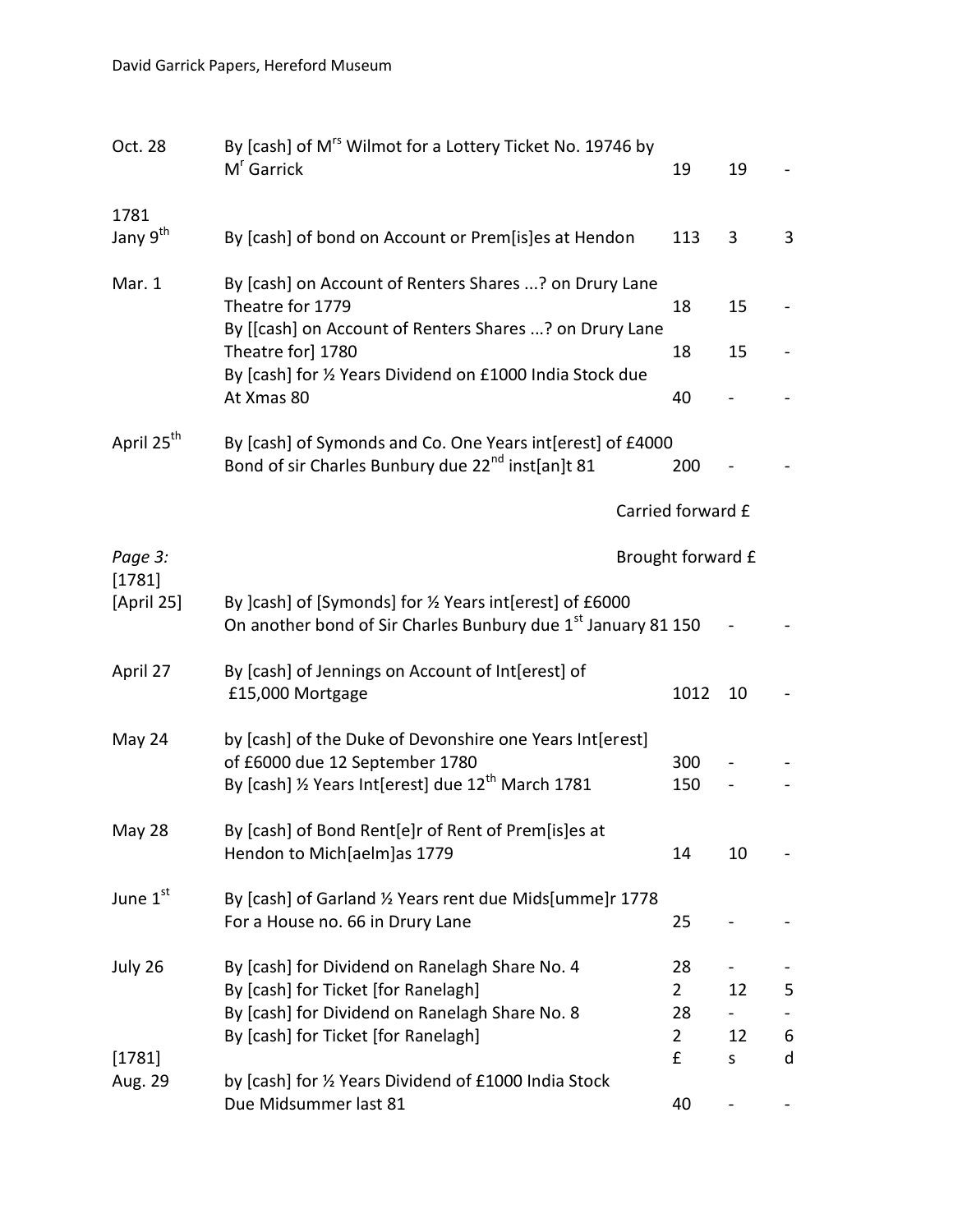| Oct. 3d                | By [cash] for a Renter's share of Drury Lane Theatre sold<br>After deducting £6 19s. 3d Tax & Commission for £228 : 10 213<br>By [cash] of Christie Deposit on Sale of Ranelagh Share to M <sup>r</sup><br>Grogan No. 4 after deducting his Commission for Sale | 160      | 10      | 9  |
|------------------------|-----------------------------------------------------------------------------------------------------------------------------------------------------------------------------------------------------------------------------------------------------------------|----------|---------|----|
| Oct. 20 <sup>th</sup>  | By [cash] of M <sup>r</sup> Cholmondley Princ[ipa]l & int[erest]<br>on Bond of L[or]d Cholmondley                                                                                                                                                               | 481      | 6       | 10 |
| Nov. 7                 | by [cash] of Drury Lane Theatre on Account of Int[eres]t<br>of £22,000 Mortgage                                                                                                                                                                                 | 200      |         |    |
| Dec. 14                | by [cash] of [Drury Lane Theatre] on Account of Int[erest]<br>of £22,000 Mortgage                                                                                                                                                                               | 105      |         |    |
| 1782                   |                                                                                                                                                                                                                                                                 |          |         |    |
| Jany 22                | By [cash] on Account of Int[erest] of [£22,000 Mortgage]<br>By [cash] of Bond for rent of Premises at Hendon to                                                                                                                                                 | 210      |         |    |
|                        | Michaelmas 1780                                                                                                                                                                                                                                                 | 140      |         |    |
|                        | By [cash] of Yates [for rent of Premises at Hendon to]<br>Michaelmas 1780                                                                                                                                                                                       | 1        | 16      | 4  |
| Feby 28 <sup>th</sup>  | By [cash] of the Trustees of Seawer Principal and interest<br>on bond                                                                                                                                                                                           | 2391     | 13      | 4  |
| April 4 <sup>th</sup>  | By [cash] of Drury lane theatre on account of interest of<br>£22,000 Mortgage                                                                                                                                                                                   | 200      |         |    |
| April 11 <sup>th</sup> | By [cash] of the duke of Devonshire one Years interest of<br>£6000 to 12 <sup>th</sup> March                                                                                                                                                                    | 300      |         |    |
| May 10 <sup>th</sup>   | By [[cash] for 1/2 Years Dividend on £1000 India Stock due<br>at Xmas 81                                                                                                                                                                                        | 40       |         |    |
| May 11 <sup>th</sup>   | By [cash] of Garland one Years Rent of a house No 66 in<br>Drury Lane due at Midsummer 1779 after deducting Taxes 43                                                                                                                                            |          | 4       |    |
| May 20 <sup>th</sup>   | By [cash] of Wylde the Balance of accounts of Fines                                                                                                                                                                                                             |          |         |    |
|                        | Received on account of Hendon Manor                                                                                                                                                                                                                             | 104      | 3       | 3  |
|                        | By [cash] of Baldwyn for share of St. James's Chronicle                                                                                                                                                                                                         | 374<br>£ | 15      |    |
| Page 4                 |                                                                                                                                                                                                                                                                 | £        | $\sf S$ | d  |
| [May $20^{th}$ ]       | By [cash] for Scotts Note<br>£50<br>By [cash] for interest due to David Garrick £1 5s                                                                                                                                                                           | 51       | 5       |    |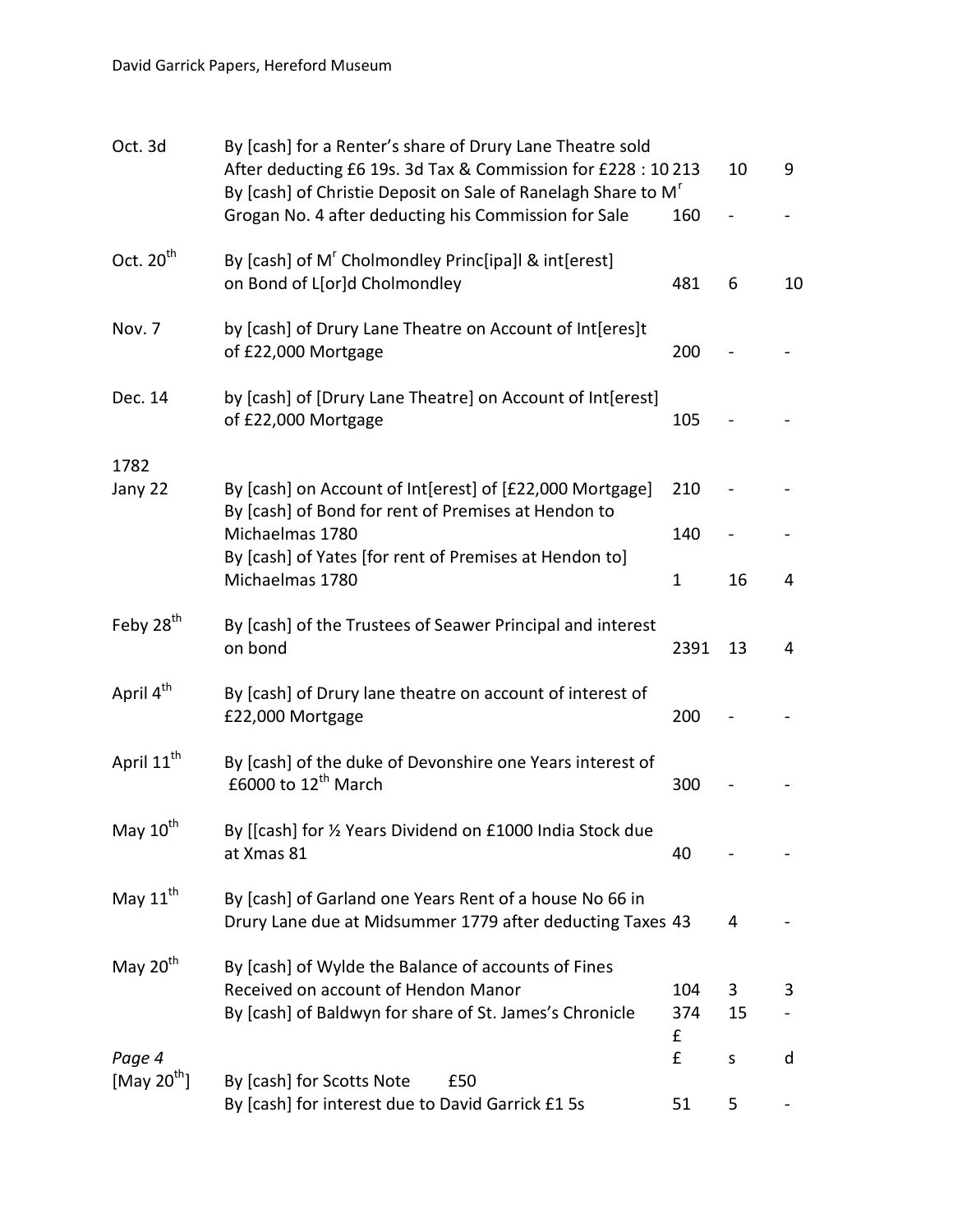| July 31               | By [cash] of Sheldon for 2 Years Rent of a House in<br>Southampton Street Covent Garden due Lady Day last                                                                           | 210       |          |        |
|-----------------------|-------------------------------------------------------------------------------------------------------------------------------------------------------------------------------------|-----------|----------|--------|
| Aug. 3                | By [cash] for Sale of £1000 India Stock at 128 1/4                                                                                                                                  | 1202      | 10       |        |
| <b>Aug 10</b>         | By [cash] of Symonds and Co. Interest on £6000 on Bond<br>of Sir Charles Bunbury's 1/2 year due 1 <sup>st</sup> July 82<br>By [cash] of [Symonds] Interest of £4000 on another Bond | 450       |          |        |
|                       | Of Sir Charles Bunbury's one year due 22 April 82<br>By [cash] for 1/2 years Dividend on £1000 India Stock due<br>Midsummer 1782                                                    | 200<br>40 |          |        |
| Nov. 16               | By [cash] Bond for 1/2 years rent of Yates Farm dues Lady<br>Day 1782<br>By [cash] of one years rent of Coopers due Michaelmas 81 142                                               | 27        | 18<br>18 | 6<br>6 |
| 1783<br>Feby 25       | By [cash] of Drury Lane Theatre on Account of Interest of<br>£22,000 Mortgage                                                                                                       | 300       |          |        |
| March 1 <sup>st</sup> | By [cash] of Symonds and Co. Interest on £6000 on Bond<br>of Sir Charles Bunbury's 1/2 year due 1 <sup>st</sup> July 83<br>By [cash] of [Symonds] Interest of £4000 on another Bond | 150       |          |        |
|                       | Of Sir Charles Bunbury's one year due 22 October 1782                                                                                                                               | 100       |          |        |
| May 8 <sup>th</sup>   | By [cash] of Drury Lane theatre on Account Interest of<br>£22,000 Mortgage                                                                                                          | 300       |          |        |
| July 11 <sup>th</sup> | By [cash] of Mr Linley on Account of Interest of his<br>Mortgage                                                                                                                    | 219       |          |        |
| Aug. 4 <sup>th</sup>  | By [cash] of the duke of Devonshire one years Interest<br>Of £6000 to 12 <sup>th</sup> March                                                                                        | 300       |          |        |
|                       | By [cash] of Symonds and Co. For 1/2 years Interest on £6000 on Bond<br>of Sir Charles Bunbury's 1/2 year due 1 <sup>st</sup> July 83                                               | 150       |          |        |
|                       | By [cash] of Symonds and Co. For 1/2 years Interest on £6000 [sic]<br>on Bond of Sir Charles Bunbury's 1/2 year due 22 April 83                                                     | 100       |          |        |
| [1783]                |                                                                                                                                                                                     | £         | S        | d      |
| Aug. 8 <sup>th</sup>  | By [cash] of Sheldon for one Years rent of a House in<br>Soughton [sic for Southampton] Street Covent Garden due                                                                    |           |          |        |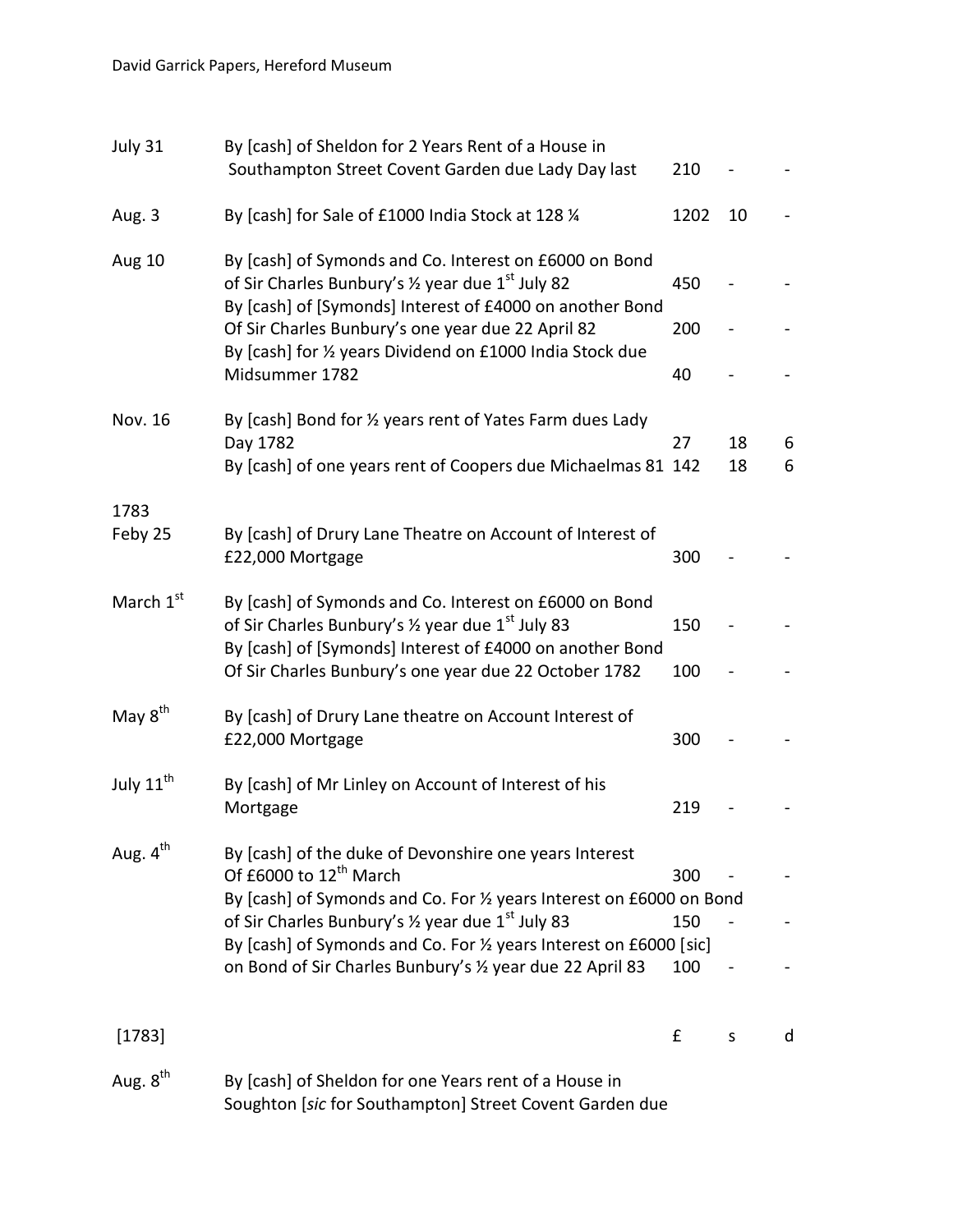|                        | Lady Day last                                                                                                             | 83   | 105 |   |
|------------------------|---------------------------------------------------------------------------------------------------------------------------|------|-----|---|
| Oct. 10                | By [cash] on Account of Renters Shares of Drury Lane<br>Theatre No 39 for 1781 & 1782                                     | 19   | 15  |   |
|                        | By[cash] on Account of Renters Shares of Drury Lane<br>Theatre No 40 for 1781 & 1782                                      | 19   | 15  |   |
|                        | By [cash] on Account of Renters Shares of Drury Lane<br>Theatre No 39 for 1782 & 1783                                     | 19   | 15  |   |
|                        | By[cash] on Account of Renters Shares of Drury Lane<br>Theatre No 40 for 1781 & 1782                                      | 19   | 15  |   |
|                        | By [cash] of M <sup>'</sup> Burke on Account of Interest due on his<br><b>Bond</b>                                        | 300  |     |   |
|                        | By [csh] on 2 shares of Ranelagh at £646 each sold<br>24 April 1782                                                       | 1680 |     |   |
|                        | By [cash] for Interest of said £1680 from 24 April 1782 to<br>22 October 1783                                             | 126  |     |   |
| Oct. 27                | By [cash] on account of Renters Shares on Drury Lane<br>Theatre No 39 1780 to 1781                                        | 19   | 6   | 6 |
| 1784<br>Jany 23        | By [cash] for 1/2 years Interest of Symond and Co. on bond<br>of Sir Charles Bunbury due 1st January 1784                 | 150  |     |   |
| Page 5                 | By [cash] of Symond and Co. for 1/2 years Interest of £4000<br>on bond of Sir Charles Bunbury due 22 October 1784         | 100  |     |   |
| April 20 <sup>th</sup> | By [cash] for 1 Years interest of £200 lent on the Paving of<br>Saint Paul Covent Garden from 1782 to 1783                | 9    |     |   |
| May $10$               | By [cash] of Drury Lane Theatre on Account of interest of<br>£22,000 Mortgage                                             | 1100 |     |   |
| July 13                | By [cash] of Sheldon for one Years Rent of a house in<br>South[amp]ton Street Covent Garden due Lady Day last 84105       |      |     |   |
| Aug 10 <sup>th</sup>   | By [cash] of Garland for one Years Rent of a house No 66<br>in Drury Lane due at Midsummer 1780 after                     |      |     |   |
|                        | deducting Taxes                                                                                                           | 44   | 5   | 7 |
|                        |                                                                                                                           | £    | S   | d |
| Aug. 15                | By Duke of Devonshire 1/2 Year interest 12 September 1783 150<br>By [Duke of Devonshire 1/2 year interest due] March 1784 | 150  |     |   |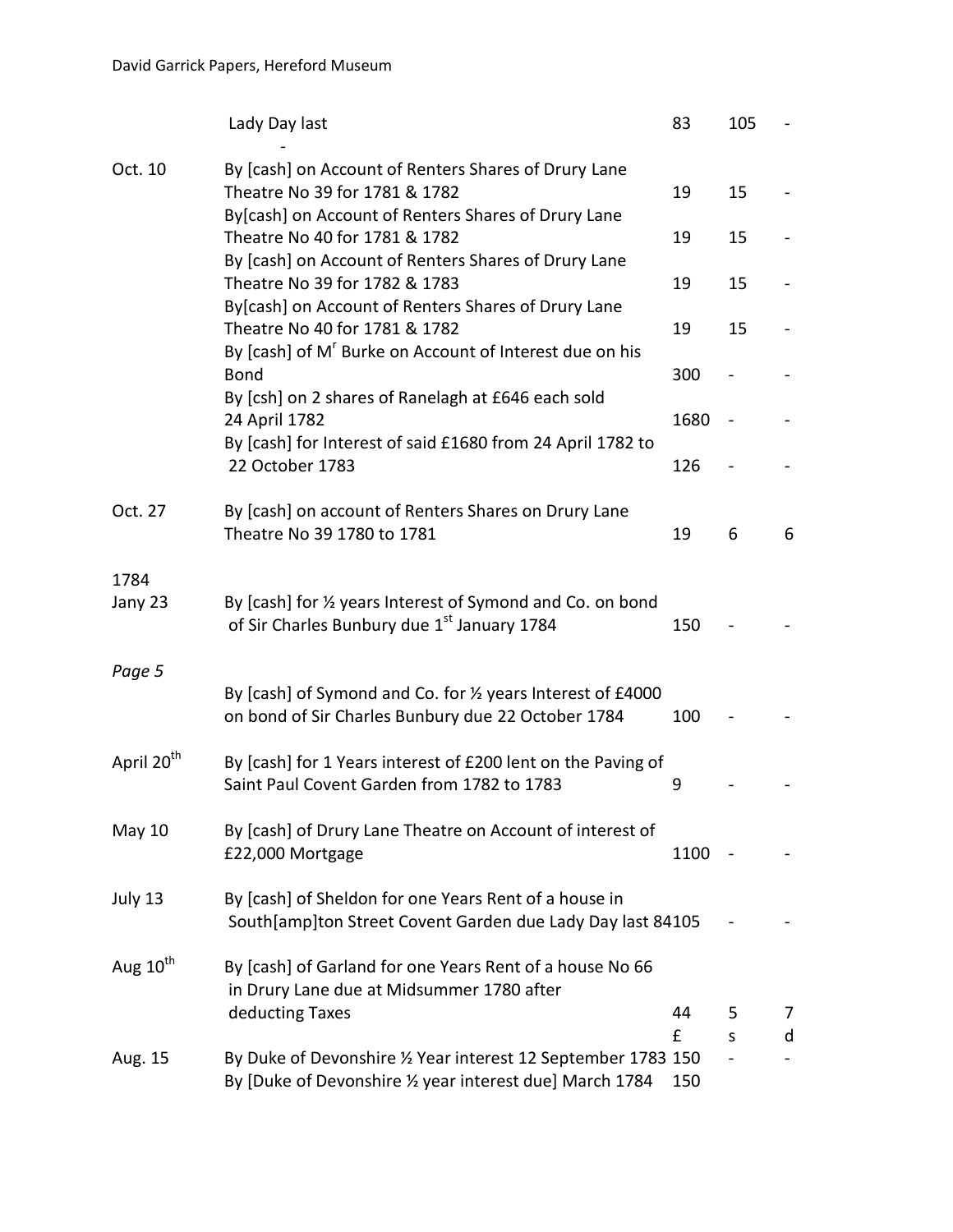| Aug. 18                            | By [cash] of Symond and Co. for 1/2 years Interest of £6000<br>on bond of Sir Charles Bunbury due 1 <sup>st</sup> July 1784<br>By [cash] of Symond and Co. for 1/2 years Interest of £4000<br>on bond of Sir Charles Bunbury due 22 April 1784 | 150<br>100 |        |   |
|------------------------------------|------------------------------------------------------------------------------------------------------------------------------------------------------------------------------------------------------------------------------------------------|------------|--------|---|
| Nov. $1st$                         | By Sheldon 1/2 years Rent of House in South[amp]ton Street<br>Due Michaelmas 1784                                                                                                                                                              | 52         | 10     |   |
| <b>Nov. 12</b>                     | By Cash on Account of 2 Renters Shares in Drury Lane<br>Theatre no 39 & 40 for 1783 7 1784                                                                                                                                                     | 39         | 4      |   |
| Nov. 16                            | By [cash] 1/2 Years interest of £200 on Covent Garden Paving 4                                                                                                                                                                                 |            | 10     |   |
| Nov. 26 <sup>th</sup>              | By cash of Drury Lane Theatre on Account of interest of<br>Mortgage                                                                                                                                                                            | 210        |        |   |
| 1785<br>Feby 12 <sup>th</sup>      | By cash of [Drury Lane Theatre] on Account of Interest on<br>[Mortgage]                                                                                                                                                                        | 420        |        |   |
| March 11 <sup>th</sup>             | By [cash] of Symond and Co. half a Years Interest of £4000<br>On bond of Sir Charles Bunbury due 22 October 1784                                                                                                                               | 100        |        |   |
| March 11th                         | By [cash] of Symond and Co. half a Years Interest of £6000<br>On bond of Sir Charles Bunbury due 1 January 1785                                                                                                                                | 150        |        |   |
| March 15 <sup>th</sup>             | By [cash] of Mr Linley on Account of the Interest of his<br>Mortgage                                                                                                                                                                           | 180        |        |   |
| April 6 <sup>th</sup>              | By 1/2 Years interest of £200 on Covent Garden paving                                                                                                                                                                                          | 4          | 10     |   |
| April 30 <sup>th</sup>             | By Sheldon 1/2 Years rent of a House in South[amp]ton Street<br>Covent Garden due Lady Day last 85                                                                                                                                             | 52         | 10     |   |
| May 21st                           | By cash per M <sup>r</sup> Troward on Account of Fines at Hendon                                                                                                                                                                               | 200        |        |   |
| June 11 <sup>th</sup>              | By [cash] of Drury lane Theatre on Account of interest of<br>£22,000 mortgage                                                                                                                                                                  | 470        |        |   |
| June 13 <sup>th</sup><br>[1785]    | By [cash] of M' Linley on Account of his mortgage                                                                                                                                                                                              | 134<br>£   | 6<br>S | d |
| June 17 <sup>th</sup><br>July 23rd | By [cash] of the Duke of Devonshire one Years interest of<br>£6000 due 12 March last<br>By [cash] of Sheldon for the Purchase of the House in                                                                                                  | 300        |        |   |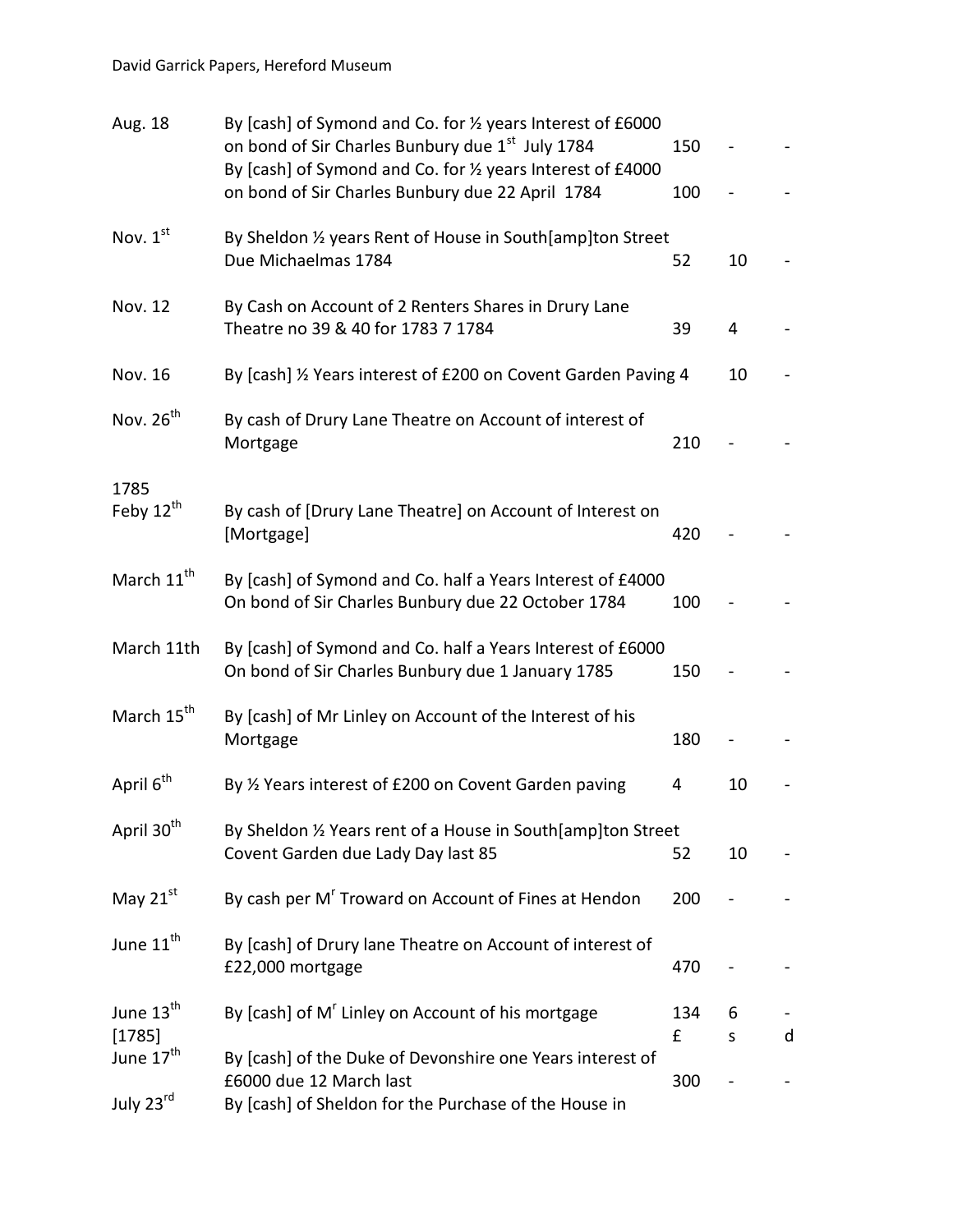|                                 | South[amp]ton Street                                                                                                                                                                                                              | 700 |                |   |
|---------------------------------|-----------------------------------------------------------------------------------------------------------------------------------------------------------------------------------------------------------------------------------|-----|----------------|---|
| Page 6<br>[July 23]             | By [cash] of the last of the Rent per Agreement                                                                                                                                                                                   | 12  | $\overline{2}$ | 6 |
| Aug. $22^{nd}$                  | by [cash] of Garland on Account of rent                                                                                                                                                                                           | 30  |                |   |
| Sept. 9 <sup>th</sup>           | By [cash] of Symond and Co. 1/2 years Interest of £6000<br>On bond of Sir Charles Bunbury due 1 <sup>st</sup> July last 85<br>By [cash] of Symond and Co. 1/2 years Interest of £4000<br>On another bond of [Sir Charles Bunbury] | 150 |                |   |
|                                 | due 22 April last 85                                                                                                                                                                                                              | 100 |                |   |
| Nov. 2 <sup>nd</sup>            | By [cash] on Account of Renters Shares of Drury Lane<br>Theatre for 1784 & 1785 No 39<br>By [cash on Account of Renters Shares of Drury Lane                                                                                      | 18  | 1              |   |
|                                 | Theatre for 1784 & 1785] No 40                                                                                                                                                                                                    | 18  | $\mathbf{1}$   |   |
| Dec. 24                         | By [cash] of Drury lane theatre on account of interest of<br>£22,000 Mortgage                                                                                                                                                     | 550 |                |   |
| [Dec] 31                        | By [cash] of M' Linley on Account of interest on his<br>Share of theatre                                                                                                                                                          | 137 | 3              |   |
| 1786<br>March 1 <sup>st</sup>   | By [cash] of Drury Lane Theatre on Account of interest of<br>£22,000 Mortgage<br>By [cash] of M <sup>'</sup> Linley on Account of interest on his                                                                                 | 550 |                |   |
|                                 | Mortgage                                                                                                                                                                                                                          | 157 | 3              |   |
| April 3rd                       | By [cash] of Symond and Co. of 1/2 Years interest on £6000<br>on Bond of Sir Charles Bunbury due 1st January last 86<br>By [cash] of Symond and Co. of 1/2 Years interest on £4000                                                | 150 |                |   |
|                                 | on Bond of Sir Charles Bunbury due 22 October 85                                                                                                                                                                                  | 100 |                |   |
| May 31st                        | By [cash] of M' Troward Steward of the Manor of Hendon<br>on Account of Fines received by him                                                                                                                                     | 800 |                |   |
| June 6 <sup>th</sup>            | By Cash of Garland now Lownds for the rem[ainde]r of<br>The Rent due Midsummer 1782                                                                                                                                               | 62  | 7              |   |
| [1786]<br>June 14 <sup>th</sup> | By [cash] of the Duke of Devonshire 1 Years interest of                                                                                                                                                                           | £   | S              | d |
|                                 | £6000 due on 12 <sup>th</sup> March last                                                                                                                                                                                          | 300 |                |   |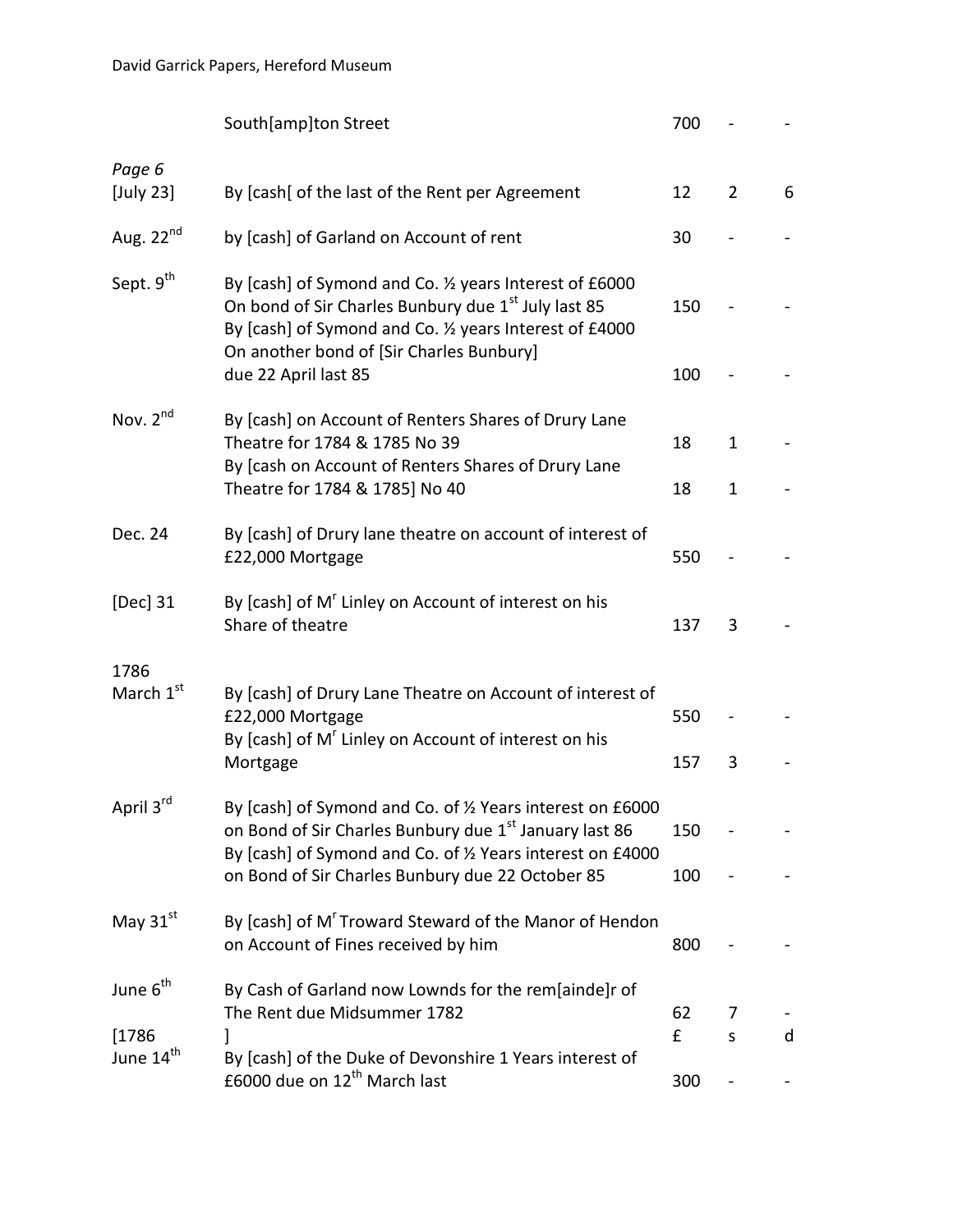| June 29 <sup>th</sup>          | By [cash] for principal money lent on the Paving of St. Paul<br>Covent Garden                                                                                                                        | 200            |          |                |
|--------------------------------|------------------------------------------------------------------------------------------------------------------------------------------------------------------------------------------------------|----------------|----------|----------------|
|                                | By [money lent on the Paving of St. Paul Covent Garden]<br>1785 Years interest to Michaelmas                                                                                                         | 4              | 10       |                |
|                                | By [money lent on the Paving of St. Paul Covent Garden]<br>1/2 Years interest to Lady Day 1786                                                                                                       | 4              | 10       |                |
|                                | By [money lent on the Paving of St. Paul Covent Garden]<br>1786 Years interest to Midsummer                                                                                                          | $\overline{2}$ | 6        | 6              |
| July 1st                       | By [cash] M <sup>r</sup> Burke on Account of Interest due on his Bond 150                                                                                                                            |                |          |                |
| <b>Aug 21</b>                  | By [cash] of Bond Rent of the Farm in Lawrence Street<br>Hendon Lady Day 1786                                                                                                                        | 190            | 6        | 10             |
| Sept. 16                       | By [cash] by Sale of Drury Lane renters Share 39<br>By [cash by Sale of Drury Lane renters] Share 40                                                                                                 | 168<br>162     | 15       |                |
| Oct. 11                        | By [cash] Rent for no 39<br>[cash] Rent for no 40                                                                                                                                                    | 19<br>19       | 19<br>19 |                |
| Nov. $21^{st}$                 | By [cash] of Bond Street [sic] Rent for Farm to Christmas<br>1786<br>By [rent of ] Lawrence street [Farm to Christmas 1786]                                                                          | 840<br>60      |          |                |
| Dec. $29th$                    | By [cash] of Wylde Balance of his Account of Hendon<br>Settled this day                                                                                                                              | 80             | 10       | 10             |
| Page 7<br>1787                 |                                                                                                                                                                                                      |                |          |                |
| Jany 16 <sup>th</sup>          | By Cash of the Duke of Devonshire one Years Interest of<br>£6000 due 12 <sup>th</sup> March last                                                                                                     | 300            |          |                |
| March 1st                      | By [cash] of Drury Lane Theatre on account of Interest for<br>£22,000 Mortgage<br>By [cash] of M <sup>r</sup> Linley on account of his Mortgage                                                      | 550<br>137     | 3        |                |
| April 30 <sup>th</sup>         | By [cash] of M' Linley<br>By [cash] of Roxburgh Rent to Christmas                                                                                                                                    | 407<br>12      | 4<br>10  | 5 <sub>2</sub> |
| [1787]<br>May 24 <sup>th</sup> | £<br>By [cash] of Symond and Co. Interest one Years of £6000<br>on Bond of Sir Charles Bunbury to 1 <sup>st</sup> January 1787 £300}<br>By 1/2 year interest of £4000 on another bond of Sir Charles | S              | d        |                |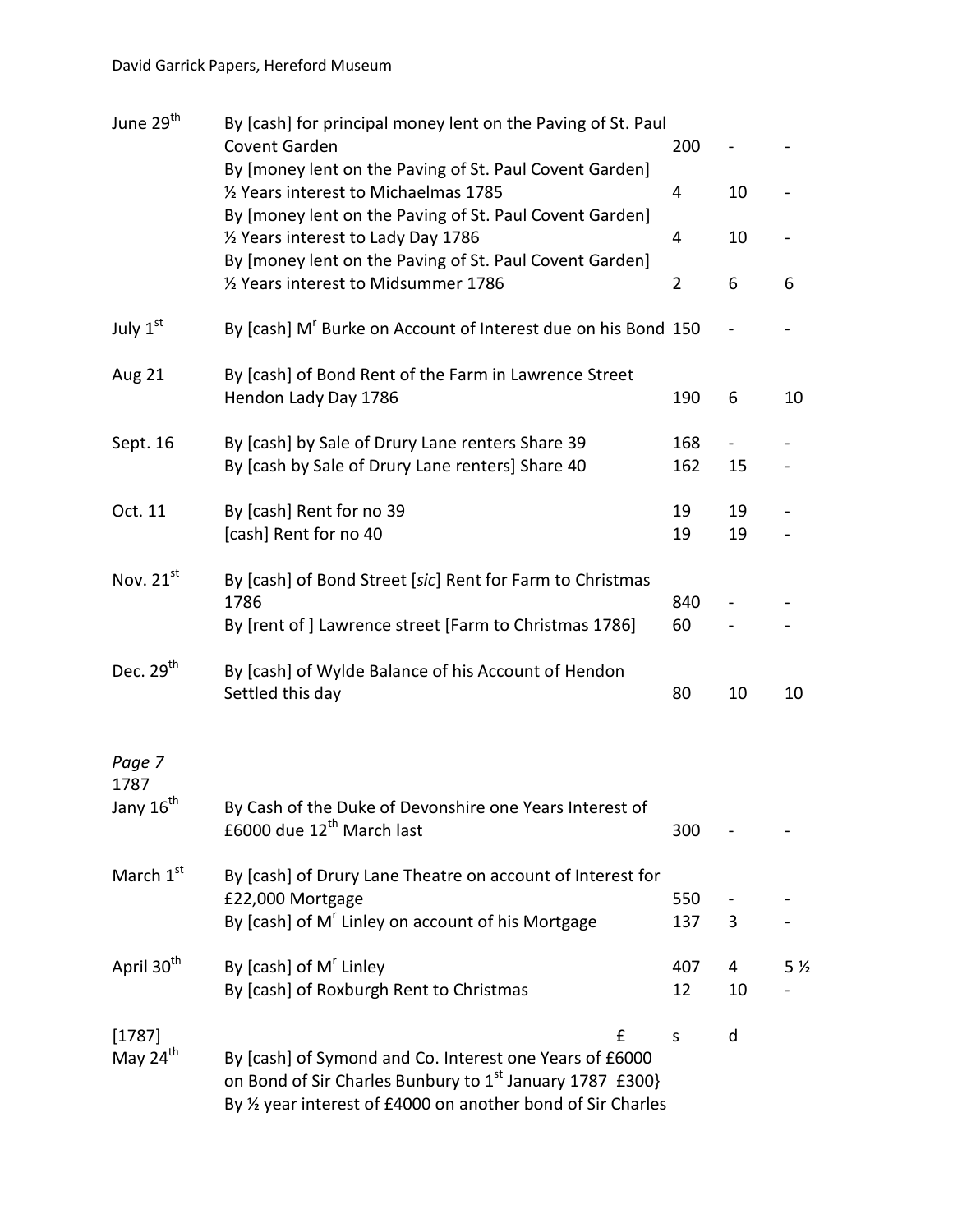|                               | Bunbury's April 87 £300                                                                                                                                                                                                                       | 600        |    |    |
|-------------------------------|-----------------------------------------------------------------------------------------------------------------------------------------------------------------------------------------------------------------------------------------------|------------|----|----|
| May $29th$                    | By [cash] of Ranslagh 1/5 of Balance on Sale of Godwins<br>House                                                                                                                                                                              | 56         |    |    |
| June 18 <sup>th</sup>         | By [cash] of Drury Lane Theatre on account of interest of<br>£22,000 Mortgage<br>By [cash] of M' Linley on account of his Mortgage                                                                                                            | 550<br>137 | 3  |    |
| June 29 <sup>th</sup>         | By [cash] of St. Martin's Pavement Principal<br>By [St. Martin's Pavement] interest                                                                                                                                                           | 400<br>72  |    |    |
| Aug. 3rd                      | By [cash] of Lowndes for one Years Rent of House<br>No 65 Drury Lane due Midsummer 1783                                                                                                                                                       | 46         | 15 | 10 |
| Nov. $27th$                   | By [cash] Symond and Co. Half a Years interest of £6000<br>on Bond of Sir Charles Bunbury due 1 <sup>st</sup> July 87<br>By [cash Symond and Co. Half a Years interest of] £4000 on<br>another Bond of Sir Charles Bunburys due 22 October 87 | 150<br>100 |    |    |
| Nov. 28 <sup>th</sup>         | By [cash] of the Duke of Devonshire half a years interest of<br>£6000 due 12 <sup>th</sup> September                                                                                                                                          | 150        |    |    |
| 1788<br>March 5 <sup>th</sup> | By [cash] of Drury Lane Theatre on account of interest on<br>£22,000 Mortgage<br>By [cash] of M' Linley on account of his Mortgage                                                                                                            | 550<br>137 | 3  |    |
| March 17 <sup>th</sup>        | By [cash] of M <sup>r</sup> Troward on Account of Fines Paid to<br><b>Hendon Manor</b>                                                                                                                                                        | 1000       |    |    |
| March 29 <sup>th</sup>        | By [cash] of M <sup>rs</sup> Roxburgh for 34 rent of 66 Drury Lane due<br>Michalemas 1777                                                                                                                                                     | 37         | 10 |    |
| June 19 <sup>th</sup>         | By [cash] of Drury Lane Theatre on account of interest on<br>£22,000 Mortgage                                                                                                                                                                 | 550        |    |    |
| June 27 <sup>th</sup>         | By [cash] of Duke of Devonshire for 1/2 years interest of £6000<br>Due 12 <sup>th</sup> March last                                                                                                                                            | 150        |    |    |
| [1788]<br>Sept. 1st           | By [cash] of M <sup>rs</sup> Roxburgh 3⁄4 rent of No 66 Drury Lane                                                                                                                                                                            | £          | S  | d  |
|                               | Due Midsummer 1788                                                                                                                                                                                                                            | 27         | 10 |    |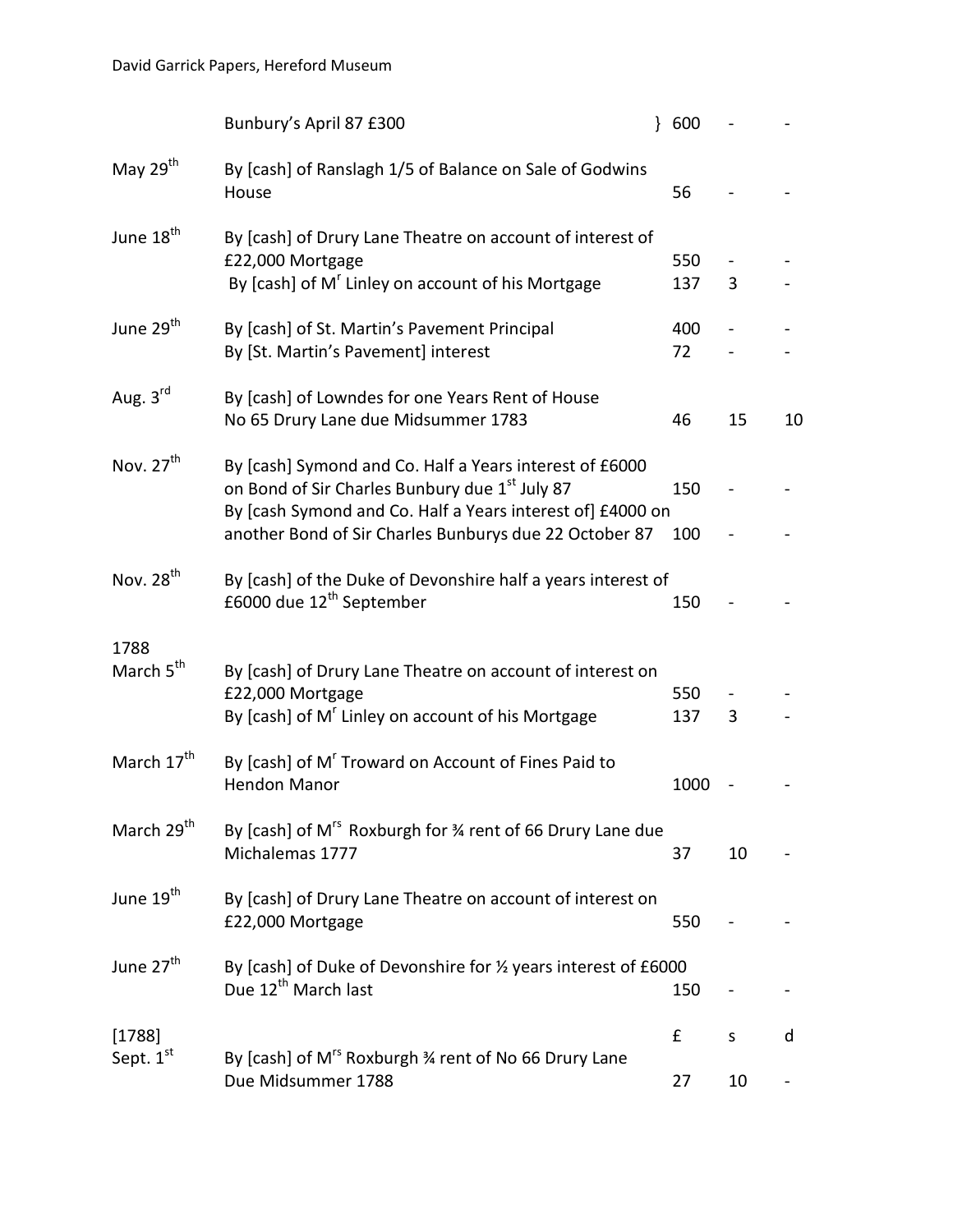| Sept. 19 <sup>th</sup>            | By [cash] of Lowndes for rent of House in Drury Lane<br>no 66 due Midsummer 1788                                                                                       | 46             | 7        | 10             |
|-----------------------------------|------------------------------------------------------------------------------------------------------------------------------------------------------------------------|----------------|----------|----------------|
| 1789                              |                                                                                                                                                                        |                |          |                |
| June 16 <sup>th</sup>             | By [cash] of Drury Lane Theatre on account of interest on<br>£22,000 Mortgage                                                                                          | 550            |          |                |
| June 19 <sup>th</sup>             | By [cash] of Lowndes for Rent to Midsummer 1784                                                                                                                        | 46             | 7        | 10             |
| June 22 <sup>nd</sup>             | By [cash] of Drury Lane Theatre on account of interest on<br>£22,000 Mortgage                                                                                          | 550            |          |                |
| Aug. 23rd                         | By [cash] for 1/2 years Interest from St. Martin's Paving Act<br>to Michaelmas 1787                                                                                    | $\overline{2}$ | 5        |                |
|                                   | By [cash] for 1/2 years Interest from St. Martin's Paving Act<br>to Lady Day 1788                                                                                      | $\overline{2}$ | 5        |                |
| Page 8                            |                                                                                                                                                                        |                |          |                |
|                                   | [1789 Aug 23] By [cash] for 1/2 years Interest from St. Martin's Paving Act<br>to Michaelmas 1788<br>By [cash] for 1/2 years Interest from St. Martin's Paving Act     | $\overline{2}$ | 5        |                |
|                                   | to Lady Day 1789                                                                                                                                                       | $\overline{2}$ | 5        |                |
| Sept. 8 <sup>th</sup>             | By [cash] Rent of M <sup>rs</sup> Roxburgh for No 66 Drury Lane<br>By [cash of M <sup>r</sup> Troward Steward of the Manor of Hendon                                   | 40             |          |                |
|                                   | For Fines received by him which accrued previous to his<br>Stewardship                                                                                                 | 744            | 5        | $\overline{2}$ |
| Sept. 19 <sup>th</sup>            | By [cash] of Lowndes for Rent to midsummer 1785                                                                                                                        | 46             | 7        |                |
| Oct. 5th                          | By [cash] of Lowndes for Rent to midsummer 1786                                                                                                                        | 46             | $\prime$ |                |
| Nov. 25 <sup>th</sup>             | By [cash] of Symond and Co. half a Years interest of<br>£6000 on Bond of Sir Charles Bunbury due 1 <sup>st</sup> January 1788150                                       |                |          |                |
|                                   | By [cash] of Symond and Co. half a Years interest of<br>£6000 on Bond of Sir Charles Bunbury due 1st July 1788<br>By [cash] of Symond and Co. half a Years interest of | 150            |          |                |
|                                   | £6000 on Bond of Sir Charles Bunbury due 1 <sup>st</sup> January 1789150<br>By [cash] of Symond and Co. half a Years interest of                                       |                |          |                |
|                                   | £6000 on Bond of Sir Charles Bunbury due 1st July 1789                                                                                                                 | 150            |          |                |
| [1789 Nov 25 <sup>th</sup> cont.] |                                                                                                                                                                        | f              | S        | d              |
|                                   | By [cash] of Symond and Co. half a Years interest of<br>£4000 on Bond of Sir Charles Bunbury due 22 April 1788<br>By [cash] of Symond and Co. half a Years interest of | 100            |          |                |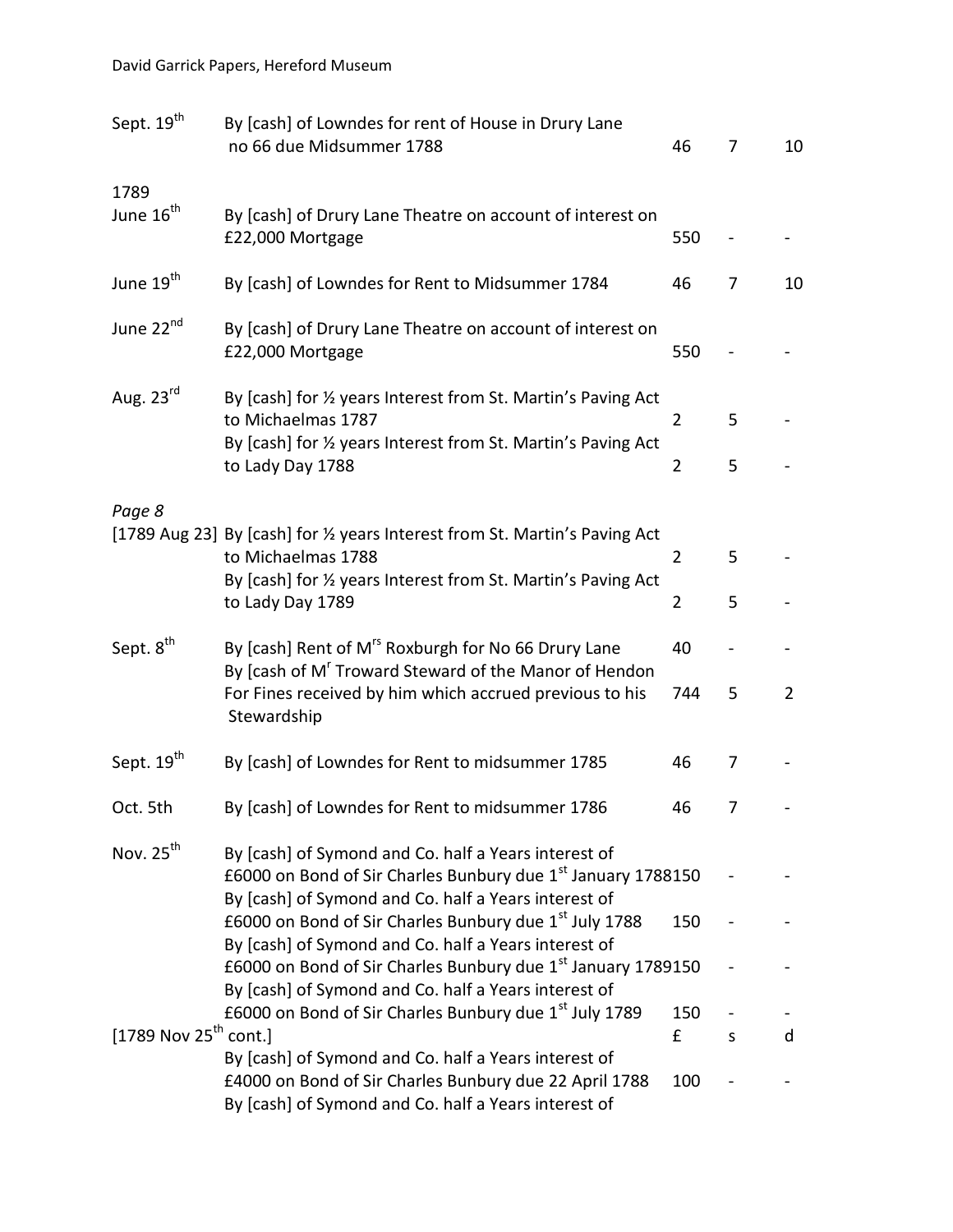|                       | £4000 on Bond of Sir Charles Bunbury due 22 Oct. 1788<br>By [cash] of Symond and Co. half a Years interest of  | 100            |   |                |
|-----------------------|----------------------------------------------------------------------------------------------------------------|----------------|---|----------------|
|                       | £4000 on Bond of Sir Charles Bunbury due 22 April 1789<br>By [cash] of Symond and Co. half a Years interest of | 100            |   |                |
|                       | £4000 on Bond of Sir Charles Bunbury due 22 Oct. 1789                                                          | 100            |   |                |
| 1790                  |                                                                                                                |                |   |                |
| Jany 9 <sup>th</sup>  | By [cash] of Drury Lane Theatre on account of interest on<br>£22,000 Mortgage                                  | 550            |   |                |
| Feb. 9 <sup>th</sup>  | by [cash] of M <sup>r</sup> Bond 3 Years Rent of Farm at Hendon                                                |                |   |                |
|                       | Due Christmas 1789 after deducting Taxes<br>by [cash] of [M' Bond] one Years Rent of another Farm              | 203            | 7 | 8              |
|                       | at Christmas 1787 after deducting Taxes                                                                        | 162            | 7 | $\overline{2}$ |
| May 12 <sup>th</sup>  | By [cash] of the Glass Company per Fentham                                                                     | 200            |   |                |
|                       | By [cash] of [the Glass Company per Fentham]                                                                   | 99             | 8 | 9              |
| Nov 3rd               | By [cash] of Symond and Co. half a Years interest of                                                           |                |   |                |
|                       | £6000 on Bond of Sir Charles Bunbury due 1 <sup>st</sup> January 1790150                                       |                |   |                |
|                       | By [cash] of Symond and Co. half a Years interest of<br>£6000 on Bond of Sir Charles Bunbury due 1 July 1790   | 150            |   |                |
|                       | By [cash] of Symond and Co. half a Years interest of                                                           |                |   |                |
|                       | £4000 on Bond of Sir Charles Bunbury due 22 April 1790                                                         | 100            |   |                |
|                       | By [cash] of Symond and Co. half a Years interest of                                                           |                |   |                |
|                       | £4000 on Bond of Sir Charles Bunbury due 22 Oct. 1790                                                          | 100            |   |                |
| Oct. 24               | By [cash] of Lowndes for rent to Midsummer 1787                                                                | 46             | 7 | 10             |
| 1791                  |                                                                                                                |                |   |                |
| Jan. 20 <sup>th</sup> | By [cash] of Drury Lane Theatre on account of interest on                                                      |                |   |                |
|                       | £22,000 Mortgage                                                                                               | 550            |   |                |
|                       | By [cash] of M <sup>rs</sup> Roxburgh on Account of rent of no 66                                              |                |   |                |
| Nov. 11 <sup>th</sup> | Drury lane                                                                                                     | 20             |   |                |
|                       | By [cash] Saint Martin's Payment [sic] Payment 1/2 years<br>Interest on £100 due Michaelmas 1790               | $\overline{2}$ | 5 |                |
|                       | By [cash] [Saint Martin's Pavement] Principal                                                                  | 100            |   |                |
|                       |                                                                                                                |                |   |                |
|                       | Note There is a difference in Linley's Account which has not been settled                                      |                |   |                |
|                       | Which may make a difference with Money stated to have been received by him.                                    |                |   |                |
| Dane 9.               | The Second Schedule to which the preceding Answer and Examination refers                                       |                |   |                |

*Page 9:* The Second Schedule to which the preceding Answer and Examination refers being Account of the Payments & disbursements of the Defendant Albany Wallis out of the real & Personal Estate of the said David Garrick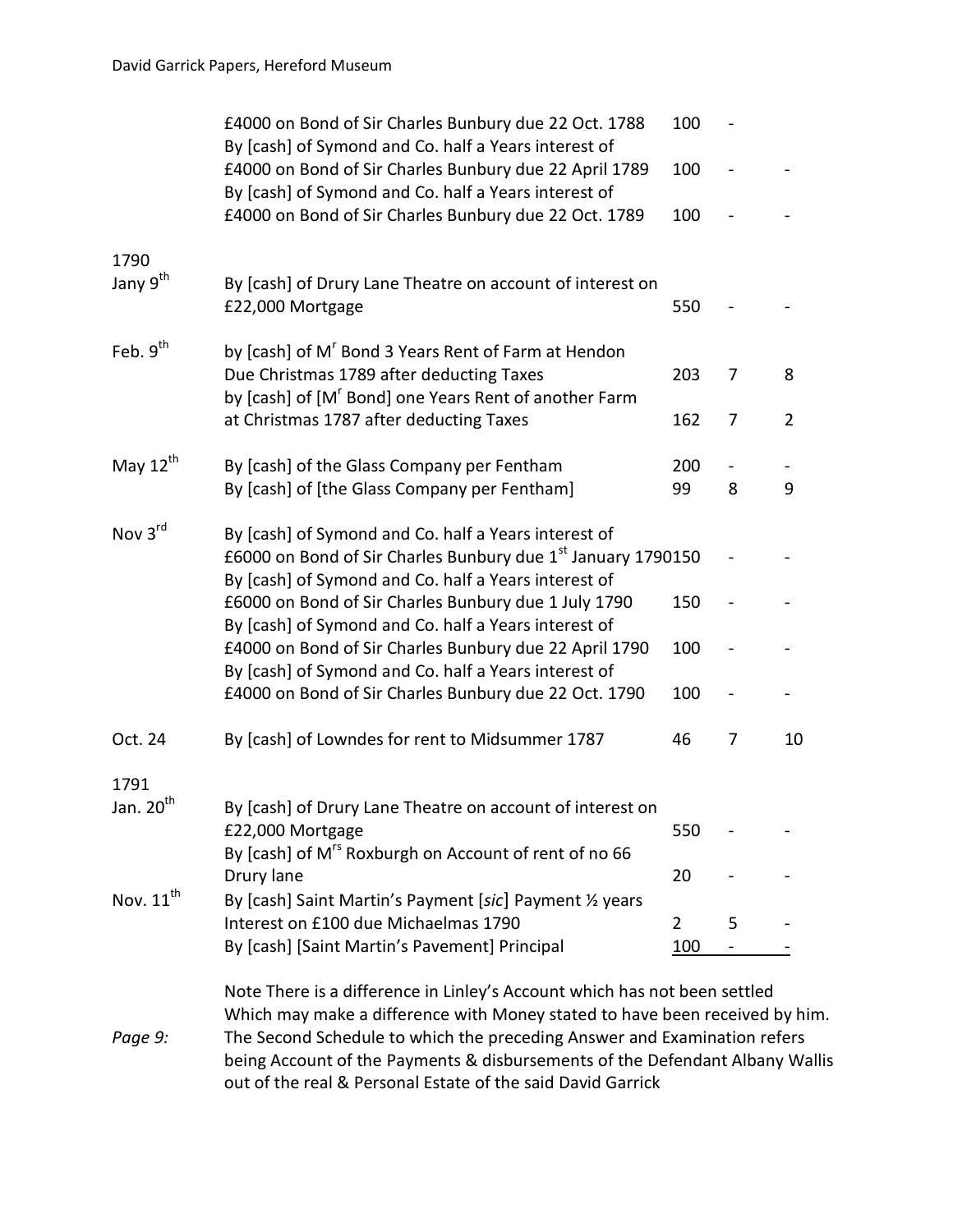|                    |                                                                                                                                                                                                      | £                 | S              | d      |
|--------------------|------------------------------------------------------------------------------------------------------------------------------------------------------------------------------------------------------|-------------------|----------------|--------|
| 1791<br>Jany 22    | To M <sup>r</sup> Pott Surgeon                                                                                                                                                                       | 10                | 10             |        |
| Jany 28            | To R. Ireland on Account of Testator's Funeral                                                                                                                                                       | 200               |                |        |
| Feb. 15            | To Isaac Servant on account of wages                                                                                                                                                                 | 5                 | 5              |        |
| Feb. 20            | To the Lecturer of Saint Martin's for 1778                                                                                                                                                           | $\mathbf{1}$      | $\mathbf{1}$   |        |
| Feb. 22            | To Isaac Newton a Servant of the Testator in full for<br>Wages due 3rd April 1778 & as a Gratuity<br>To Mrs Garrick Testator's Widow To pay sundry Articles<br>Debts due before Mr Garrick's decease | 22<br>21          | 11<br>6        | 6<br>8 |
| Mar. $10^{th}$     | To R. Ireland on Account of Testator's Funeral                                                                                                                                                       | 300               |                |        |
| Mar. $11^{th}$     | To John Pegg for house Tax of House in Adelphi due<br>Christmas last<br>[To John Pegg] Window Tax upon the same 34 due<br>Christmas last                                                             | 5<br>3            |                | 9      |
| Mar. 23            | To one Years Land Tax 1777<br>To % to 1778                                                                                                                                                           | 10<br>7           | 4<br>13        |        |
| Mar 26             | To George Angell a Bill for French News Papers for the<br>Testator                                                                                                                                   | 5                 | 5              |        |
| Mar. 31            | To Gilmore's Bill for Flowers                                                                                                                                                                        | 1                 | 19             | 11     |
| April 2            | To the Duke of Saint Albans one Years Ground Rent for<br>House at Adelphi due lady Day last                                                                                                          | 34                | 13             |        |
| April 3            | To William Filee a Bill for Coach &c from 1 <sup>st</sup> Dec[ember]<br>To 1 <sup>st</sup> March last                                                                                                | 64                | 14             | 3      |
| April 15           | To Morning Post Bill                                                                                                                                                                                 | 3                 | 18             |        |
| April 21           | To Geo. Bogg Proctor Bill for Probate for Mr Garrick's Will 8                                                                                                                                        |                   | $\overline{2}$ | 6      |
| [1791]<br>April 24 | To the overseers of Hampton for a Year's Poor rate due                                                                                                                                               | £                 | S              | d      |
|                    | Feb. Or Lady Day 1779<br>To the Watchman $\frac{1}{2}$ year to 20 <sup>th</sup> March last                                                                                                           | 3<br>$\mathbf{1}$ | 18             |        |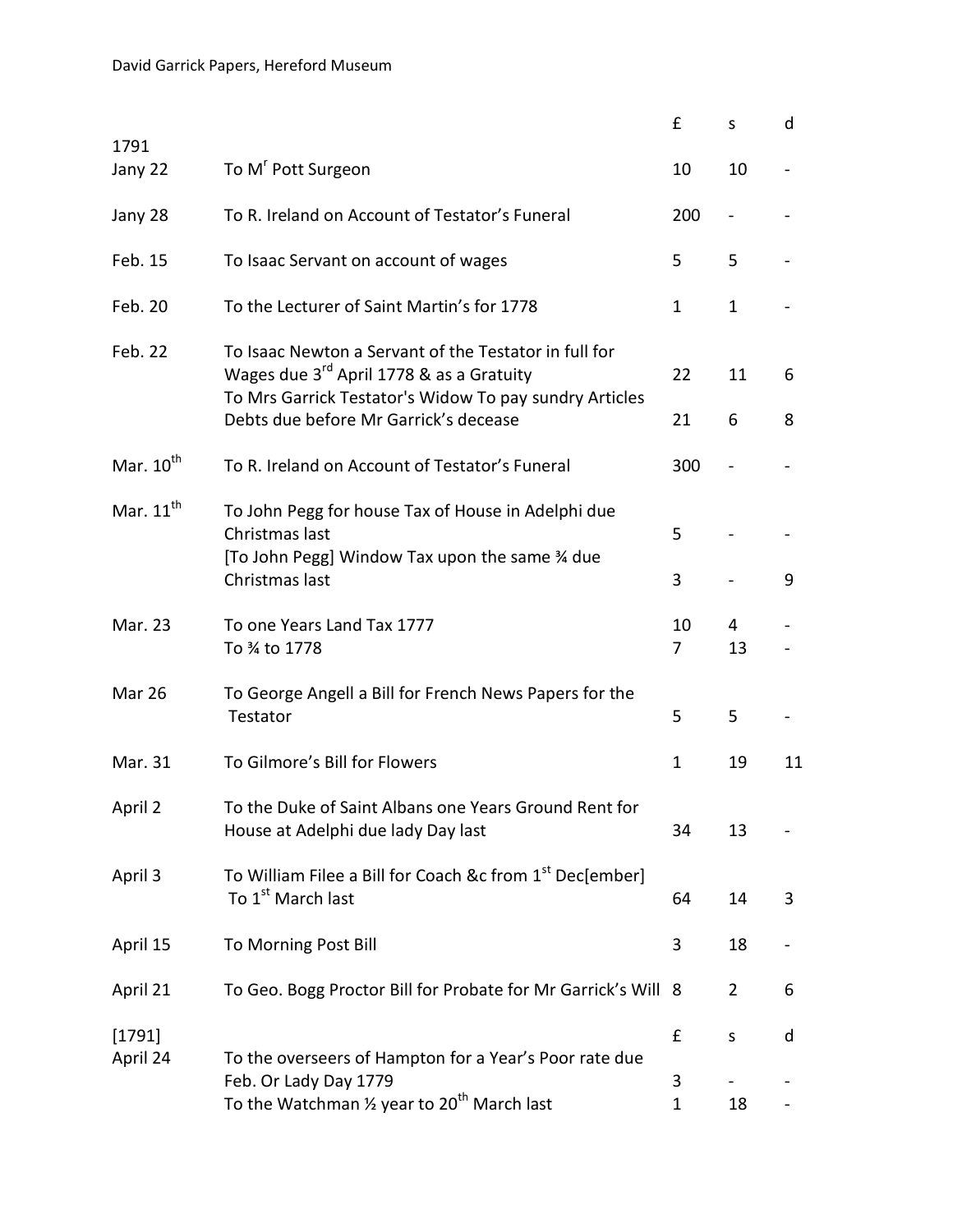|                                      | To G. Downes for Honey for the Testator<br>To Thos. & Mary Hart Servants of Testator & M <sup>rs</sup> Garrick's                                                                                                                                                                                                       |                     | 11      | 5 |
|--------------------------------------|------------------------------------------------------------------------------------------------------------------------------------------------------------------------------------------------------------------------------------------------------------------------------------------------------------------------|---------------------|---------|---|
|                                      | Mantua Maker                                                                                                                                                                                                                                                                                                           | 3                   | 3       |   |
| April 29                             | To R. Ireland on account of Funeral                                                                                                                                                                                                                                                                                    | 100                 |         |   |
| May 16 <sup>th</sup>                 | To Ermew's {?} Bill for Fees for Admission of Peter Garrick<br>as Heir at Law of Testator David Garrick to Copyhold Lands<br>in Essex Covenanted to be settled by Testator on the Marriage<br>of David Garrick Junior & also for the Surv <sup>k</sup> ? of the said Peter<br>Garrick to the said David Garrick Junior | 7                   | 6       | 6 |
| $18^{\text{th}}$ or $19^{\text{th}}$ | To Lewis Boll's receipt for Money Paid by him to a Pauper<br>at Bath to March 1779                                                                                                                                                                                                                                     | 6                   | 15      |   |
| [May] 28                             | To Cash to M <sup>rs</sup> Garrick to Pay Debts                                                                                                                                                                                                                                                                        | 220                 | 6       | 8 |
| June 4                               | To the Heirs of Sir Thomas Frederick for one Year's rent for<br>Cottages and Land at Hampton due Lady Day last                                                                                                                                                                                                         | 11                  |         |   |
| [June] 9                             | To Thomas Workman Servant of the Testator a Gratuity                                                                                                                                                                                                                                                                   | 10                  | 10      |   |
| [June] 29                            | To Henry Self for plumber work done for Testator                                                                                                                                                                                                                                                                       | 11                  | 10      |   |
| July 2nd                             | To Joseph Blandford Tallow Chandler's Bill                                                                                                                                                                                                                                                                             | 8                   | 16      |   |
| [July] 9                             | To Cash to M <sup>rs</sup> Garrick for sundry Debts of the late M <sup>r</sup><br>Garrick                                                                                                                                                                                                                              | 37                  | 14      | 7 |
| $[July]$ 30                          | To one quarters poor rate due Lady Day<br>To one Quarter's Watch [due Lady Day]                                                                                                                                                                                                                                        | $\overline{2}$      | 7<br>13 | 8 |
| Page 10:                             |                                                                                                                                                                                                                                                                                                                        |                     |         |   |
| Sept. 30 <sup>th</sup>               | To Tremell's 1/2 Years Poor rate for the house in Adelphi for<br>Midsummer to Christmas 1778                                                                                                                                                                                                                           | 8                   | 19      | 8 |
| Oct. 4                               | To D' Harrison a Fine on the admission of Peter Garrick to<br>Copyhold land in Essex Covenanted by the Testator to be<br>settled on the Marriage of David Garrick Junior                                                                                                                                               | 60                  |         |   |
| [1791]<br>Nov. 15                    | To M <sup>r</sup> Willock a bill due from David Garrick                                                                                                                                                                                                                                                                | £<br>$\overline{2}$ | S<br>10 | d |
| Dec. 10                              | To Blade Plumber at Hampton Balance of his Bill                                                                                                                                                                                                                                                                        | 20                  | 18      |   |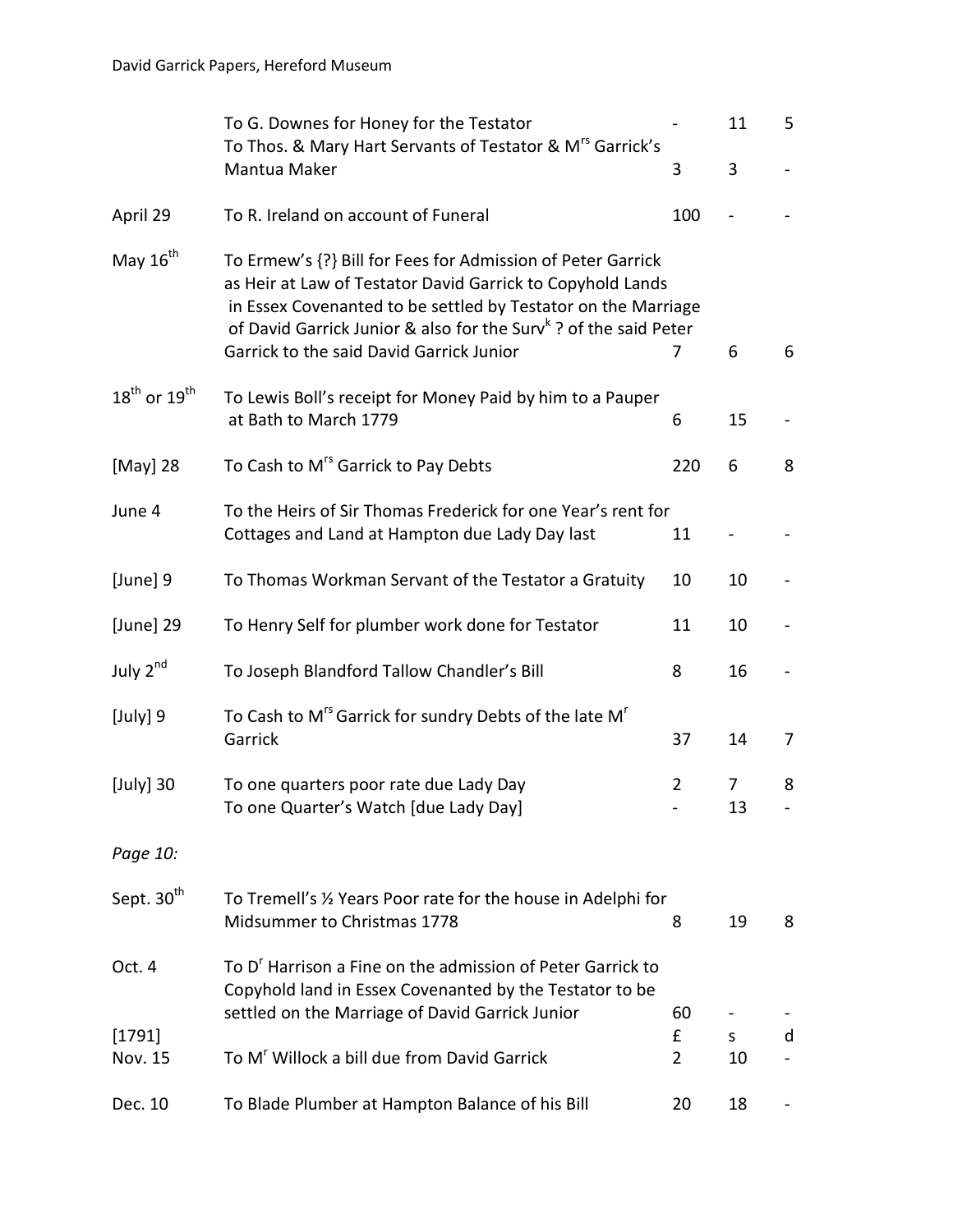|                        | To Cash to M <sup>rs</sup> Garrick to Pay bills at Hampton of the late<br>M <sup>r</sup> Garrick                                                      | 120                            |                           |   |
|------------------------|-------------------------------------------------------------------------------------------------------------------------------------------------------|--------------------------------|---------------------------|---|
| Dec. 15                | To James Smith a Bill due from David Garrick for China<br>Plates                                                                                      | $\mathbf{1}$                   | 7                         |   |
| Dec. 23                | To James Larfar Milliner in full Debt due from Testator                                                                                               | 20                             | 9                         |   |
| 1780<br>Jan. 4         | To Thomas Sanders for Duty on Wine at India House                                                                                                     | 5                              | 10                        | 6 |
| Jan. 15                | To Lloyd & Moody a bill for Wine                                                                                                                      | 5                              | 15                        |   |
| Feb. $2^{nd}$          | To Francis Watkins optician for Bill                                                                                                                  | 4                              | 11                        |   |
| [Feb.] $7th$           | To John Heird Wine Merchant                                                                                                                           | 16                             |                           |   |
| [Feb.] $12^{th}$       | To Thomas Spedding Shoemaker                                                                                                                          | $\overline{2}$                 | $\overline{2}$            |   |
| [Feb. $]19^{th}$       | To Greenwood Wine Merchant                                                                                                                            | 8                              | $\overline{2}$            | 6 |
| [Feb.] 21              | To James Marshall Grocer<br>To John Royal Glover<br>To Bartholomew Dowling bookseller                                                                 | 22<br>9<br>3                   | 7<br>16<br>$\overline{2}$ | 6 |
| [Feb. ]28<br>[Feb.] 29 | To Walter & Co Hosiers<br>To William Adam & Co for a Quarter Water Adelphi House<br>Due Lady Day 1779                                                 | $\overline{7}$<br>$\mathbf{1}$ | 10<br>6                   | 3 |
| Mar. 2                 | To Christopher Cooper Perfumer<br>To Scardori for a Debt due from M' Garrick<br>To Robert Whitfield Taylor                                            | 4<br>5<br>5                    | 16<br>5.<br>5             |   |
| [Mar. 4]               | To Mist & co smiths<br>To Bromwich and Co Paper Men<br>To James Mowbray for the 13 <sup>th</sup> call on Testator's share                             | 36<br>8                        | 6<br>7                    |   |
| [1780]                 | In Glass Manufactory<br>To [James Mowbray] left unpaid of the purchase money<br>To [James Mowbray] on another Share<br>To [James Mowbray] left unpaid | 50<br>5<br>50<br>5<br>£        | S                         | d |
| Mar. 9                 | To James Lowton Glass Man                                                                                                                             | 6                              | 5                         | 6 |
| [Mar] 10               | To Ann Wright Hoop Maker                                                                                                                              | 4                              | 19                        |   |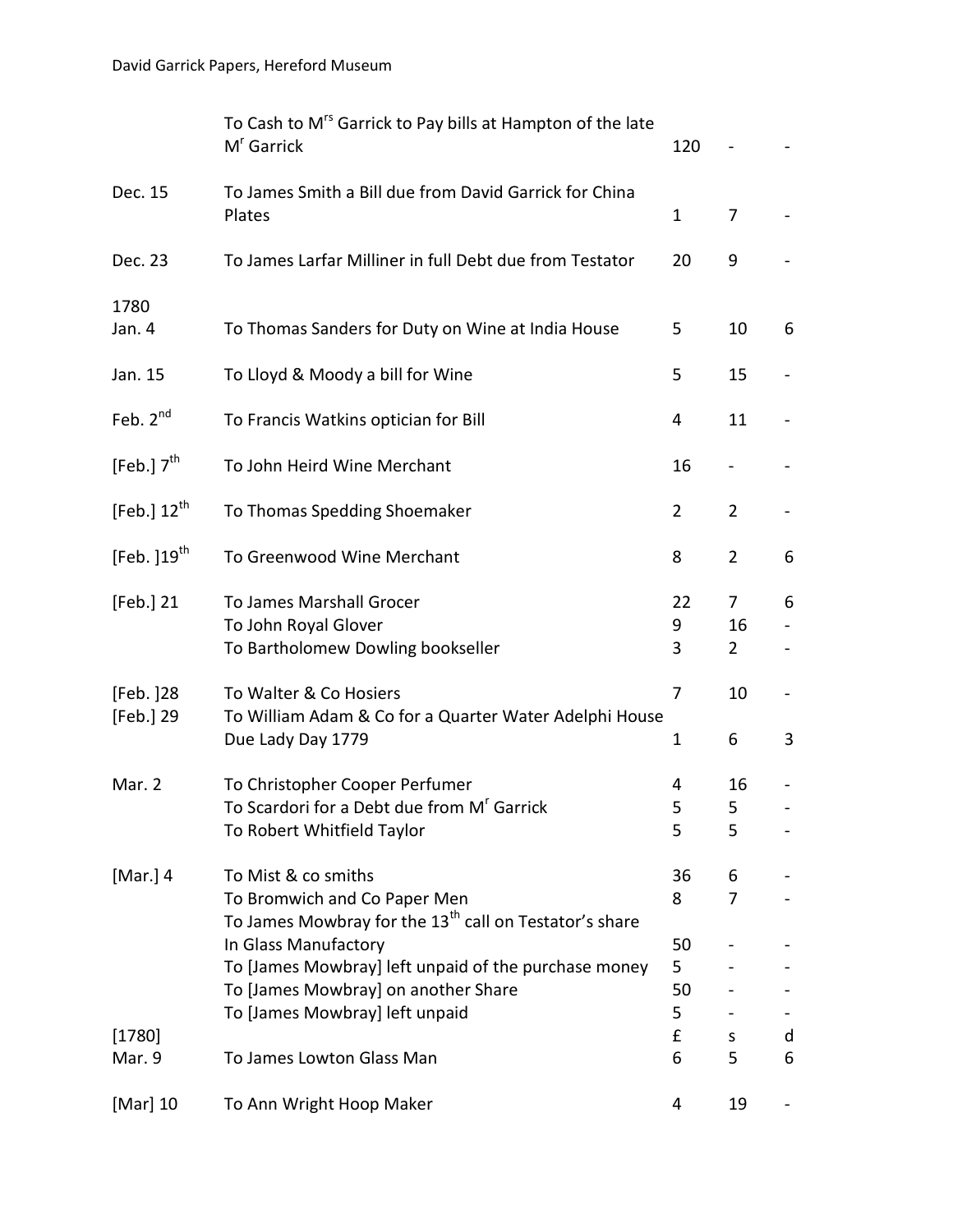| [Mar] 16              | To Bliss's and Co Apothecaries                                                                                                                          |              |         |                             | 2            | 1              | 6           |
|-----------------------|---------------------------------------------------------------------------------------------------------------------------------------------------------|--------------|---------|-----------------------------|--------------|----------------|-------------|
| [Mar.] 23             | To Thomas Vials Frame Maker<br>To Gore and Co Milliners<br>To M <sup>rs</sup> Garrick sundry Bills due from Testator paid be her                        |              |         |                             | 9<br>5<br>14 | 12<br>14<br>10 | 6<br>3<br>3 |
| 1779                  |                                                                                                                                                         |              |         | q                           |              |                |             |
| July 19 <sup>th</sup> | To Poor rate for West Moulsey for M <sup>rs</sup> Garrick's Ayte at<br>Hampton due at Lady Day 1778<br>[To poor rate] for M <sup>rs</sup> Wynche's Ayte |              |         | 4d<br>$\underline{3d}$<br>7 |              |                |             |
| $[Jul]$ 22            | To James Mason for rent for a small house at<br>Hampton 34 to Lady Day last                                                                             |              | 2       | 5                           |              |                |             |
| October               | For Water at Stables a 1/4 due Lady Day last to<br>The new river Company                                                                                |              |         | 5                           |              |                |             |
| March 6 <sup>th</sup> | For Watch & Beadles' rate for House in Adlelphi<br>One quarter due Lady Day 1779                                                                        | 1            | 8       | 9                           |              |                |             |
| Page 12<br>Feb. $7th$ | For land tax at Hampton for year 1778 3<br>[for land tax] for Gramings Ayte                                                                             |              | 13      | $1-$                        |              |                |             |
|                       | [at Hampton for year 1778]<br>[for land tax] for Popes [Ayte at<br>Hampton for year 1778]                                                               |              | 12<br>5 | 6                           |              |                |             |
| [Feb.]8               | for House Tax 3⁄4 to Lady Day 1779                                                                                                                      | $\mathbf{1}$ | 10      |                             |              |                |             |
|                       | For Servants Tax one Year due to<br>Lady Day 1779                                                                                                       | 4<br>14      | 4<br>10 | 3                           |              |                |             |
| 1780<br>March 25      | To M <sup>rs</sup> Garrick to be paid to sundries                                                                                                       |              |         |                             | 34           | 3              | 3           |
| [March] 28            | To Barrett Wax Chandler                                                                                                                                 |              |         |                             | 24           |                |             |
| [March] 30            | To Hobbes & Co Oilmen                                                                                                                                   |              |         |                             | 11           |                |             |
| [1780]<br>April 1     | To John Gask Peruke Maker                                                                                                                               |              |         |                             | £<br>4       | S<br>3         | d           |
| [Apr.] 6              | To one Quarter's Land Tax Adelphi 1778                                                                                                                  |              |         |                             | 2            | 11             |             |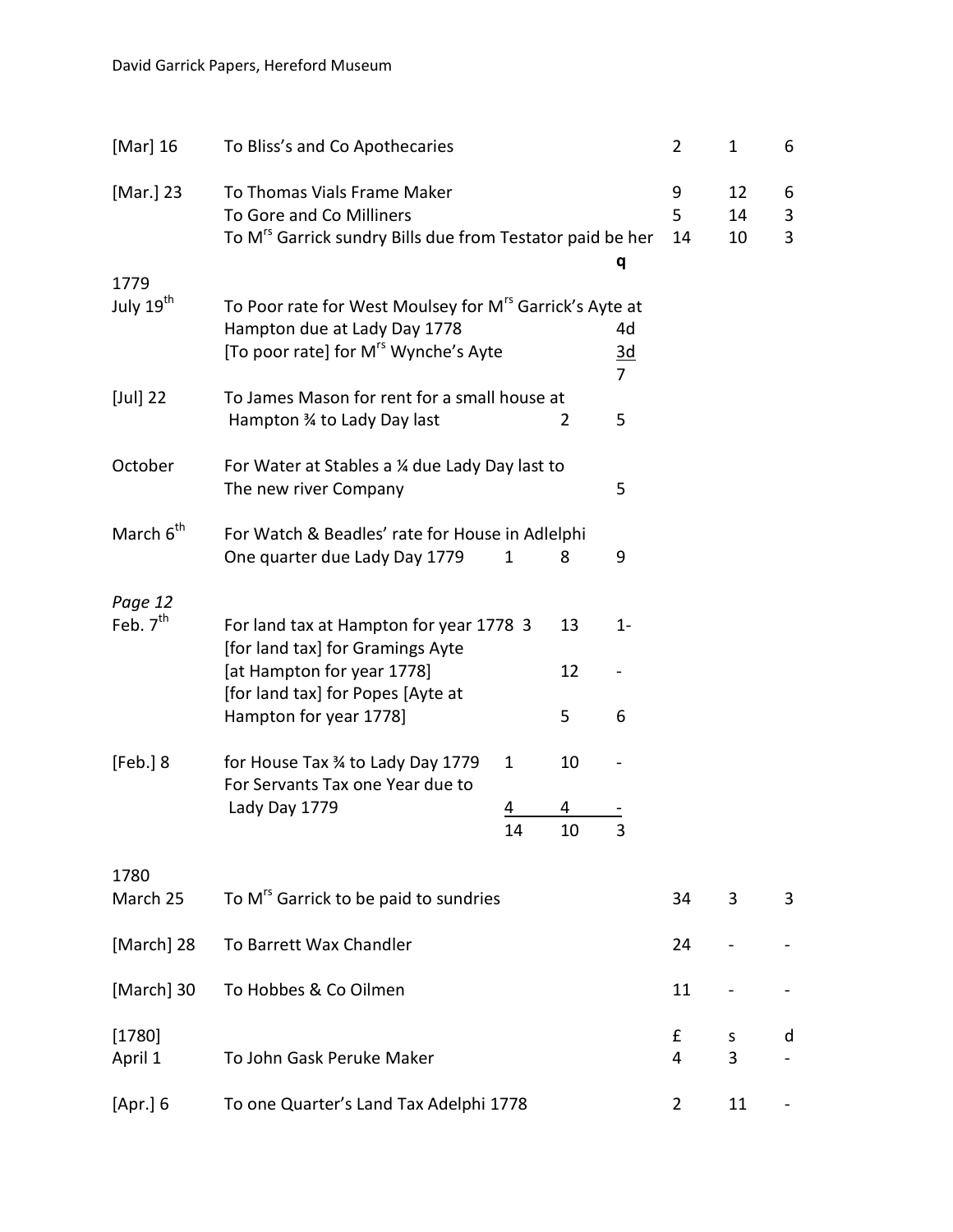| [Apr.] 10                       | To Taylor & Son Hosiers<br>To Robert Dixon Bookbinder<br>To Mirrinier Mason & Co Seedsmen                                                                                                                                                 | 10<br>1           | 3<br>5   | 6<br>9 |
|---------------------------------|-------------------------------------------------------------------------------------------------------------------------------------------------------------------------------------------------------------------------------------------|-------------------|----------|--------|
| [Apr.] 20                       | To John Torrence Tonier? [Joiner??]                                                                                                                                                                                                       | 1                 | 7        | 5      |
| [Apr.] 24                       | To Thomas Setree Hatter                                                                                                                                                                                                                   | $\mathbf{1}$      | 19       |        |
| [Apr] 25                        | To Fine on Examination as Devisee of the Testator<br>Admission to Copyhold at Hampton to complete the Title<br>The Testator not having been Admitted in his Lifetime<br>To Fees paid thereon                                              | 150<br>7          | 15       | 8      |
| May $1st$                       | To Low: Long Mantua Maker                                                                                                                                                                                                                 |                   | 14       |        |
| [May] 17                        | To Thomas Townsend for sundries paid by him for Testator 1<br>To David Adams Painter                                                                                                                                                      | 3                 | 11<br>13 | 6<br>6 |
| [May] 19                        | To James Maune Baker                                                                                                                                                                                                                      | 2                 | 9        | 6      |
| [May] 25                        | To Finch & co Upholsterers                                                                                                                                                                                                                | 1                 | 16       |        |
| [May] 26                        | To Joseph Wilmot Brewer                                                                                                                                                                                                                   | 8                 | 15       |        |
| [May] 27                        | To Samuel Prosser Plumber                                                                                                                                                                                                                 | 1                 | 12       | 6      |
| <b>Times</b>                    | To Charles Blakes Hatter                                                                                                                                                                                                                  | 5                 | 14       |        |
| July 7                          | To half years rent to Sir Frederick to Lady Day                                                                                                                                                                                           | 5                 | 10       |        |
| Aug. 9                          | To Barton & Co Hosiers                                                                                                                                                                                                                    | 4                 | 8        |        |
| Aug. 10                         | To the Assigns of R. Ireland on Account                                                                                                                                                                                                   | 500               |          |        |
| Sept. 6 <sup>th</sup>           | To d <sup>o</sup> . [assigns of R. Ireland? Or cash?] for $\frac{1}{2}$ years Rent for the<br>Aytes to Christmas 1778<br>To W. Chamell & Susan Macey for 1/2 Years Rent of Biddles<br>House & other premises at Hampton to Christmas 1778 | 4<br>5            | 4        |        |
| [1780]<br>Oct. $11^{\text{th}}$ | To john Ploniar Musician                                                                                                                                                                                                                  | £<br>$\mathbf{1}$ | S<br>10  | d      |
| [Oct.] 26                       | To Hatsole & Finch Woollen Drapers                                                                                                                                                                                                        | 21                |          |        |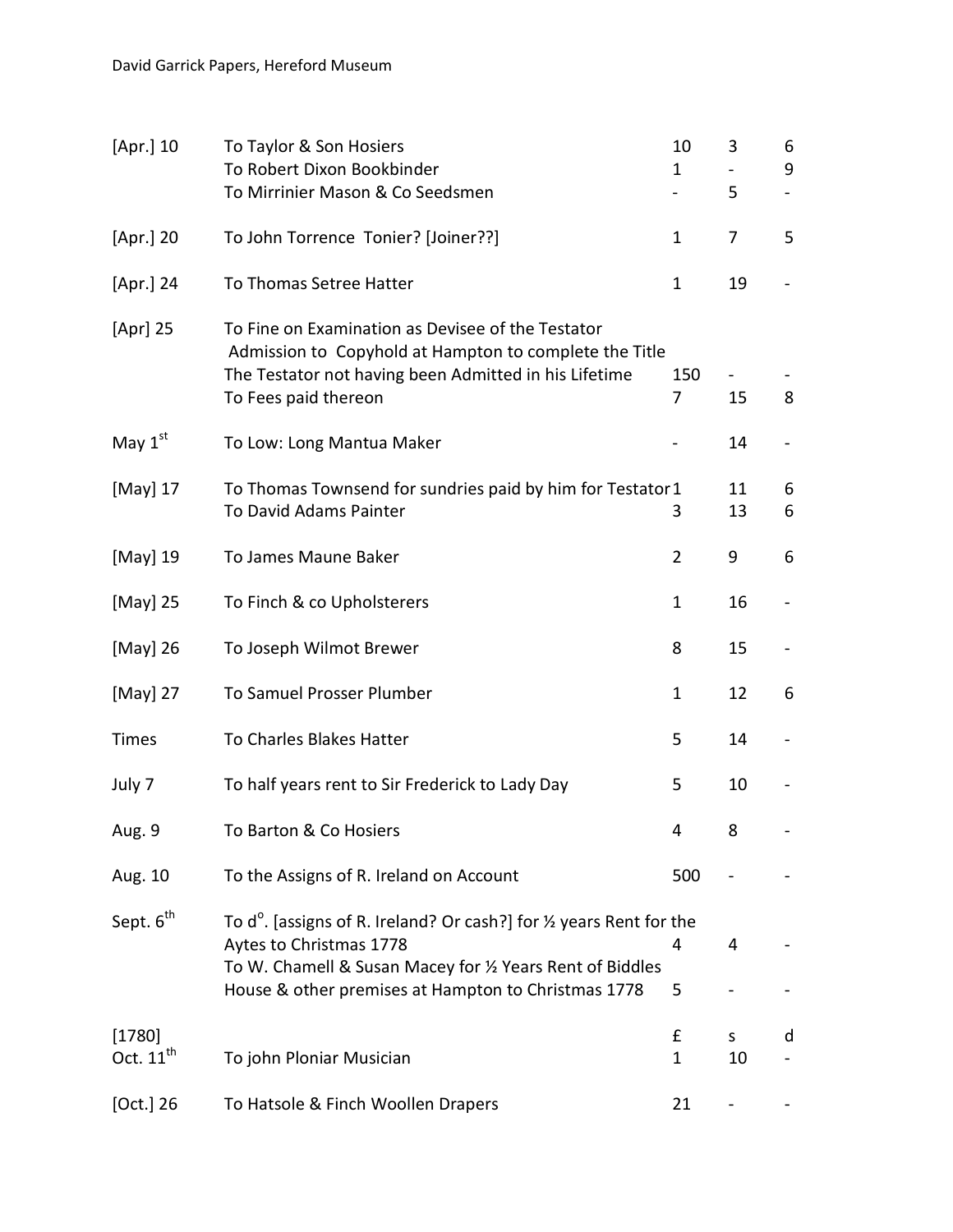| Nov. 10 <sup>th</sup>              | To Charles Carpue Silk Dyer                                                                                        |                | 19                  | 6              |
|------------------------------------|--------------------------------------------------------------------------------------------------------------------|----------------|---------------------|----------------|
| [Nov] 17                           | To Lucas, Mason & Guest, Mercers                                                                                   |                | 8                   |                |
| [Nov.] 21                          | To Lund                                                                                                            | $\overline{2}$ | 10                  | 6              |
| [Nov.] 28                          | To Benjamin Vandergutch Statuary                                                                                   | 4              | 8                   |                |
| Dec. $5th$                         | To James Thompson, Smith                                                                                           |                | 7                   | 9              |
| Page 12<br>[Dec.] $26^{th}$        | To Haig and Chippendale Upholsters in full                                                                         | 230            |                     |                |
| 1781<br>Jan. 13                    | To F: Monys                                                                                                        | $\mathbf{1}$   | 17                  |                |
| [Jan.] $27$                        | To John Westcott Slater                                                                                            | $\overline{2}$ | 5                   |                |
| Feb. 14                            | To Edward Lyde Bookseller<br>To A Godfrey Chemist                                                                  |                | 15<br>16            | $\overline{2}$ |
| March 9                            | To Rackett's Bill Taylor<br>To [Rackett's Bill] Servants Mourning                                                  | 124<br>14      | 19<br>17            | 9<br>10        |
| [Mar.] 12                          | To Norfolk and Company Glaziers                                                                                    | $\overline{2}$ | 3                   | 10             |
| [Mar.] 16                          | To Thomas Birch Linen Draper                                                                                       | 8              | 12                  | 4              |
| April 14                           | To R. Ireland Assignees on account of Funeral                                                                      | 100            |                     |                |
| [Apr.] 21                          | To D <sup>o</sup> to Hamilton                                                                                      | 25             | 8                   |                |
| May 22                             | To Allan a debt paid by him for David Garrick                                                                      | $\mathbf{2}$   | $\overline{2}$      |                |
| June 27                            | To ?o Wood 4 Years Rent of 2 Aytes at Hampton held by<br>Lease from M <sup>r</sup> Wynch to Lady Day 1779          | 32             |                     |                |
| July 10 <sup>th</sup>              | To Macey and Co a Year's rent of the Houses at Hampton<br>from Christmas 1778 to Lady Day 1779                     | 2              | 10                  |                |
| [1781]<br>[July $10^{\text{th}}$ ] | To [Macey & Co] a Years rent of the Ayte to Lady Day 1779 2<br>To 2 Years Ground rent of the stables & Premises in | £              | S<br>$\overline{2}$ | d              |
|                                    | Wylde Street due Lady Day 1778 & 1779                                                                              | 8              |                     |                |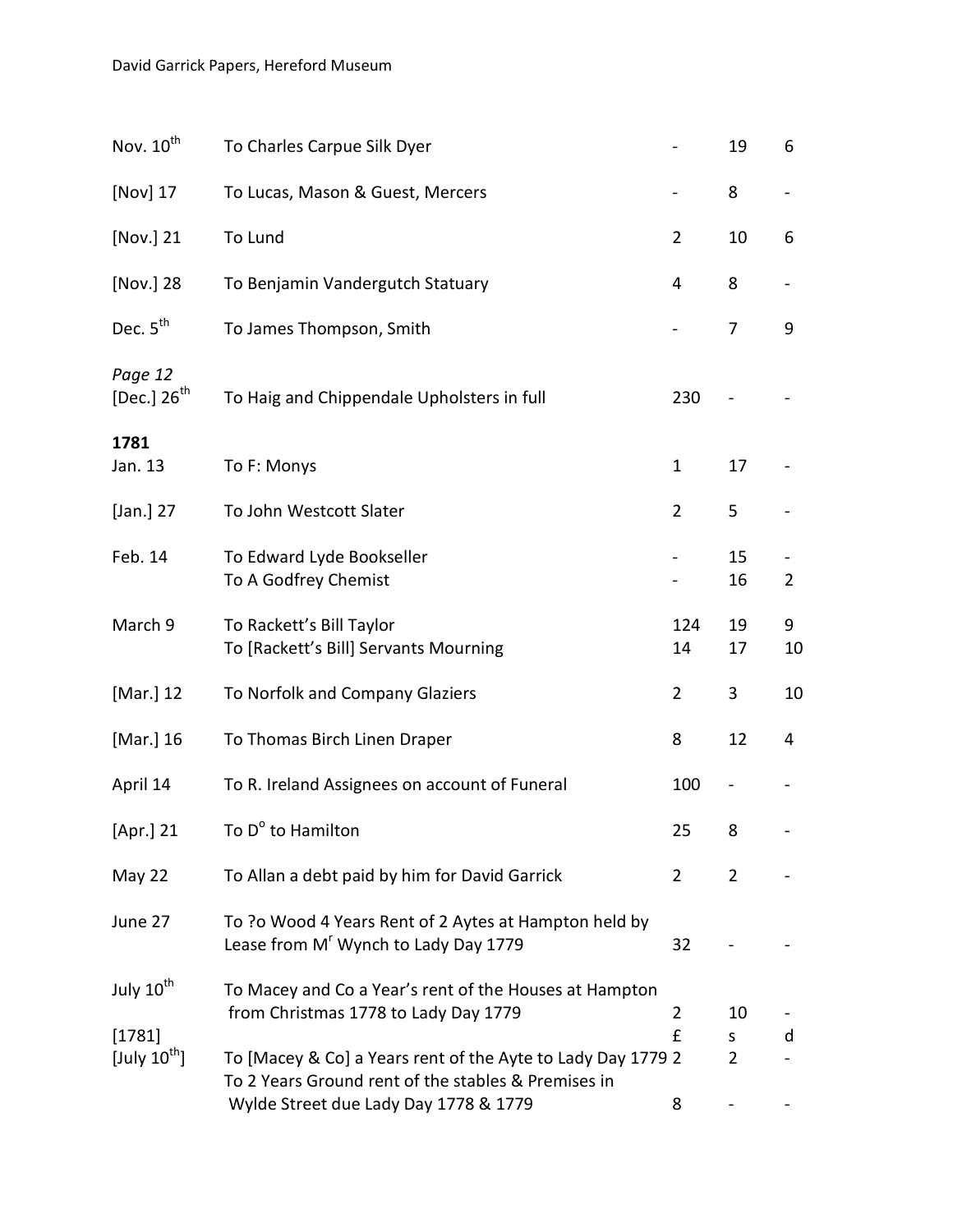| Aug. 1                  | To Paid Insuring 2 houses at Hendon in possession of Bat<br>& Nelson 1 Year from midsummer last at the Sun fire Office -                                                                                                                                                                         |         | 16          |    |
|-------------------------|--------------------------------------------------------------------------------------------------------------------------------------------------------------------------------------------------------------------------------------------------------------------------------------------------|---------|-------------|----|
| [Aug] 6                 | To the Executors of Arthur Jones $3 \frac{1}{2}$ years rent of the<br>House in Drury Lane purchased by Mr Garrick for the<br>proprietors of the Theatre due Xmas 1779                                                                                                                            | 59      | 10          |    |
| [Aug] 31                | To Richard Irelands assignees on Account of Funeral                                                                                                                                                                                                                                              | 100     |             |    |
| Sept. 8                 | To Irelands in full                                                                                                                                                                                                                                                                              | 91      | 9           | 10 |
| [Sept] 22               | To Thomas Rackett Taylor on account of 4 Bills                                                                                                                                                                                                                                                   | 51      | 8           | 9  |
| <b>Nov. 28</b>          | to Fosbrooke what he paid by M <sup>r</sup> Garrick's order                                                                                                                                                                                                                                      | 7       | 5           |    |
| 1782<br>Feb. $11th$     | To Alexander Hamilton rem[ainde]r of a Debt due from<br>M <sup>r</sup> Garrick as surety for M <sup>r</sup> Beckett<br>144<br>96                                                                                                                                                                 | 11      |             |    |
| [Feb.] $13^{\text{th}}$ | To [Alexander Hamilton] for China                                                                                                                                                                                                                                                                | 104     | 14          | 10 |
| May $4^{\text{th}}$     | To Grogan Deposit and interest for a Ranelagh Share No 4<br>sold by Christie & received by him but Grogan objecting to<br>the Title the Bargain was off - rather than enter into a<br>litigation & therefore the Deposit returned to him with<br>interest see October 1781 Deposit £160 received | 176     | 6           |    |
| June 27                 | To Joseph scot half a Years rent for a house at Hampton<br>due Xmas 1778                                                                                                                                                                                                                         | 12      | 15          |    |
| Aug. 3                  | To Paid Commission [?] of £1000 India Stock                                                                                                                                                                                                                                                      | 1.      | 17          |    |
| [Aug] 6                 | To Francis Stracey Colorman                                                                                                                                                                                                                                                                      | 1       | 5           |    |
| Sept. $3d$              | To William Jones Chymist<br>To Miss Moore Principal & Interest on d. Garrick's Note<br>1 January 1778                                                                                                                                                                                            | 618     | 8<br>15     |    |
| Page 13<br>[1783]       | 1783 June 11 To Cash paid Glass manufactory 14 <sup>th</sup> Call of 10 per Cent.                                                                                                                                                                                                                | 50<br>£ | $\mathsf S$ | d  |
| July 28                 | To S. Goodman for the Executors of Arthur Jones for<br>3 Years rent for 2 Houses in Drury Lane No. 65 & 66 due                                                                                                                                                                                   |         |             |    |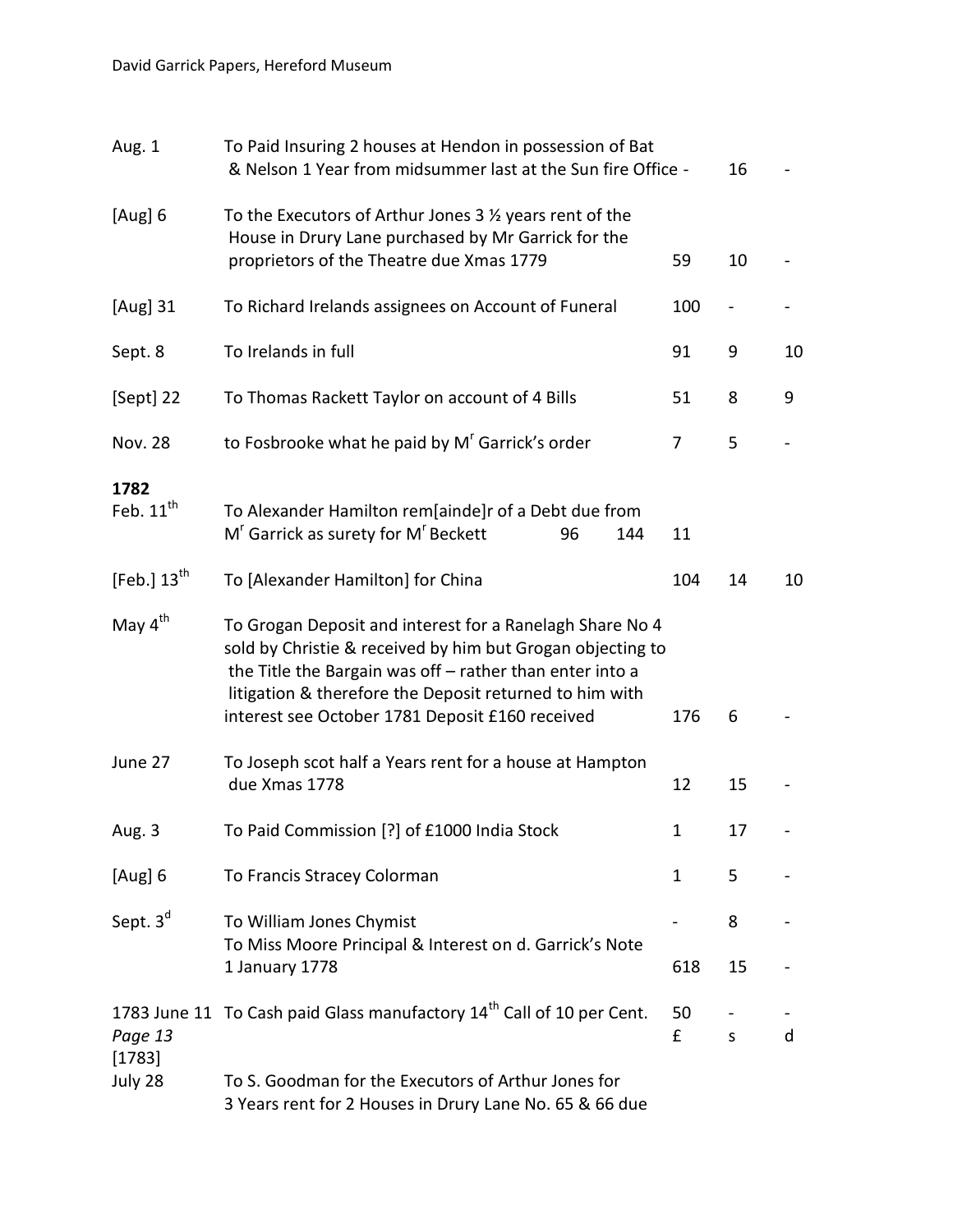|                       | <b>Xmas 1782</b>                                                                                                                                                                       | 51           |    |   |
|-----------------------|----------------------------------------------------------------------------------------------------------------------------------------------------------------------------------------|--------------|----|---|
| Aug. 28               | To strong for Lease from Norshead & others Executors of<br>Sir Frederick two messuages & $3^{7}$ [acres?] of Land copyhold5<br>To John bond churchwarden of Hendon for repairs done to |              | 5  |   |
|                       | the Chancel of the Church<br>To Thomas Love & Michael Williams for Watching the                                                                                                        | 35           | 6  | 3 |
|                       | Bridge on the Edgware Road to see by whom the Rails<br>Were destroyed                                                                                                                  | 3            |    |   |
| [Aug] 15              | To S. Goodman for the Executors of Arthur Jones half Years<br>rent for 2 houses in Drury lane to Midsummer                                                                             | 8            | 10 |   |
| Dec. 30 <sup>th</sup> | To Thomas Johnson for Post Chaise to Brentford to meet<br>David Garrick and [blank] Roberts                                                                                            | 1            | 1  |   |
| 1784                  |                                                                                                                                                                                        |              |    |   |
| Jan. 24 <sup>th</sup> | To S. Goodman for the executors of Arthur Jones 1/2 Years<br>rent to Christmas last                                                                                                    | 8            | 10 |   |
| Feb. $11^{\text{th}}$ | To Richard Tate for examining & settling Chippendale's Bill 10                                                                                                                         |              | 10 |   |
| April 27              | To Glass Company 15 Call                                                                                                                                                               | 50           |    |   |
| May 1                 | To Matthew Winter a Bill                                                                                                                                                               | $\mathbf{1}$ | 4  | 9 |
| Nov. 12               | To the Treasurer of the Theatre on receiving 2 Rents                                                                                                                                   |              | 10 |   |
| 1785                  |                                                                                                                                                                                        |              |    |   |
| March 12th            | To John Dun Carpenter for work at Hendon                                                                                                                                               | 35           | 19 |   |
| April 6               | To M <sup>r</sup> Paterson a Bill for Business for M <sup>r</sup> Garrick in his<br>Lifetime                                                                                           | 15           | 15 |   |
| [Apr] 9               | To Quit rent for Hampton 1773 to 1778 for the Garden<br>Inclosed with a Brick Wall at £1-1-0 £3<br>15<br>6                                                                             |              |    |   |
|                       | Deduct Land Tax allowed<br>19                                                                                                                                                          | 4            | 16 | 6 |
|                       | To [Quit rent] for a Piece of Ground for the Year 1777 &<br>1778 at 4/4                                                                                                                |              | 8  | 8 |
| 1786                  |                                                                                                                                                                                        | £            | S  | d |
| Jan. $14th$           | To the executors of Arthur Jones 2 Years Ground Rent on<br>2 houses in Drury lane No 65 & 66 to Xmas 1785                                                                              | 34           |    |   |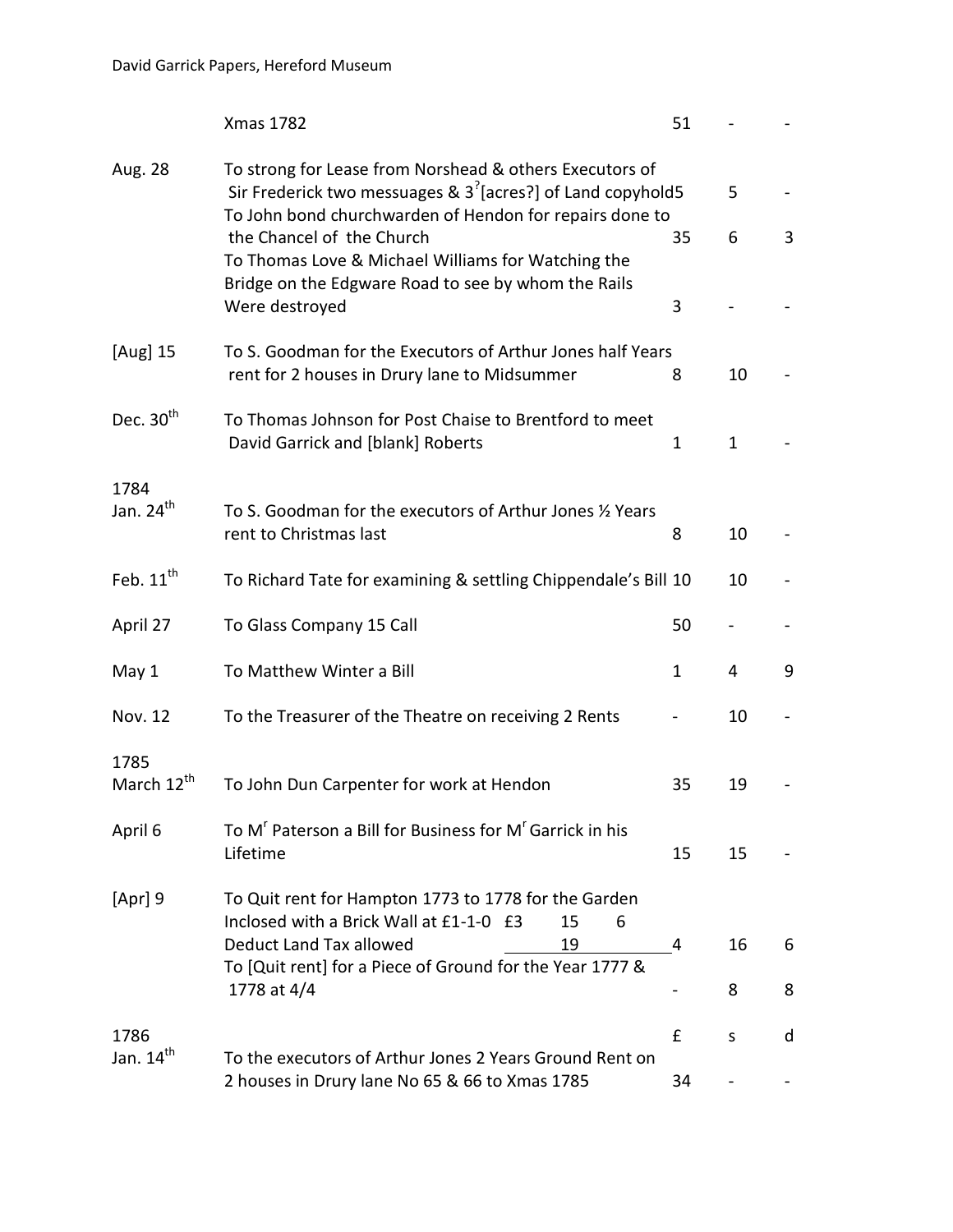| June 29 <sup>th</sup>  | The Clerk for the Committee for Paving for his trouble in<br>Searching for & finding the Mortgage Deed &s which had<br>been left with the former Clerk | $\mathbf{1}$             | $\mathbf{1}$        |                |
|------------------------|--------------------------------------------------------------------------------------------------------------------------------------------------------|--------------------------|---------------------|----------------|
| Aug.1                  | To paid Duty on Policy no. 23637 to 19 <sup>th</sup> July 1787                                                                                         | $\overline{\phantom{0}}$ | 15                  |                |
| [Aug] 21               | To Bond a bill for Advertisement Hendon                                                                                                                | 3                        | 5                   | 6              |
| Sept. 16               | To Christie Commission on 3 Renters shares of Drury Lane<br>No 39-40 sold for £350 15 at 2 1/2 per Cent.<br>To half Auction Tax                        | 8<br>$\overline{2}$      | 5<br>$\overline{7}$ | 4<br>8         |
| 1787<br>Jan. 15        | To the executors of Arthur Jones M <sup>c</sup> Namara one Years rent<br>To Xmas two Houses in Drury Lane                                              | 17                       |                     |                |
| April 17               | To one Years Quit rent at Hampton Lady Day 1778                                                                                                        | $\mathbf{1}$             | 16                  | $4\frac{1}{2}$ |
| Sept. 18               | To cash to Prince for repairs to No 66 Drury Lane                                                                                                      | 20                       |                     |                |
| 1788<br>Jan. 11        | To the Executors of Arthur Jones M <sup>c</sup> Namara one Years rent<br>To Xmas No 65 & 66 Drury Lane                                                 | 17                       |                     |                |
| April 14 <sup>th</sup> | to 1 Years Land tax for Bailey's house No [blank] Drury<br>Lane due Lady Day 1786                                                                      | 3                        | 8                   | $\overline{2}$ |
| June 21                | To Prince balance of Bills No. 66 Drury Lane                                                                                                           | 13                       | 13                  |                |
| July 17                | To Duty on Insurance Drury Lane No. 65 & 66 to 19 July<br>1789 No. Policy 23637 Westminster                                                            |                          | 15                  |                |
| Page 14<br>Sept. 10    | to M <sup>r</sup> Troward Bill for Business                                                                                                            | 316                      |                     |                |
| 1789<br>Jan. 9         | To the Executors of Arthur Jones one Years rent for the<br>Houses in Drury Lane No 5 & 66 due Christmas last 17                                        |                          |                     |                |
| July 21                | To one Years Duty on the Westminster Policy No. 23637                                                                                                  |                          |                     |                |
| [1789 21 July]         | To 19 <sup>th</sup> July 1790                                                                                                                          | £                        | S.<br>15            | d              |
| September              | To Mr Troward                                                                                                                                          | 135                      | 10                  | 4              |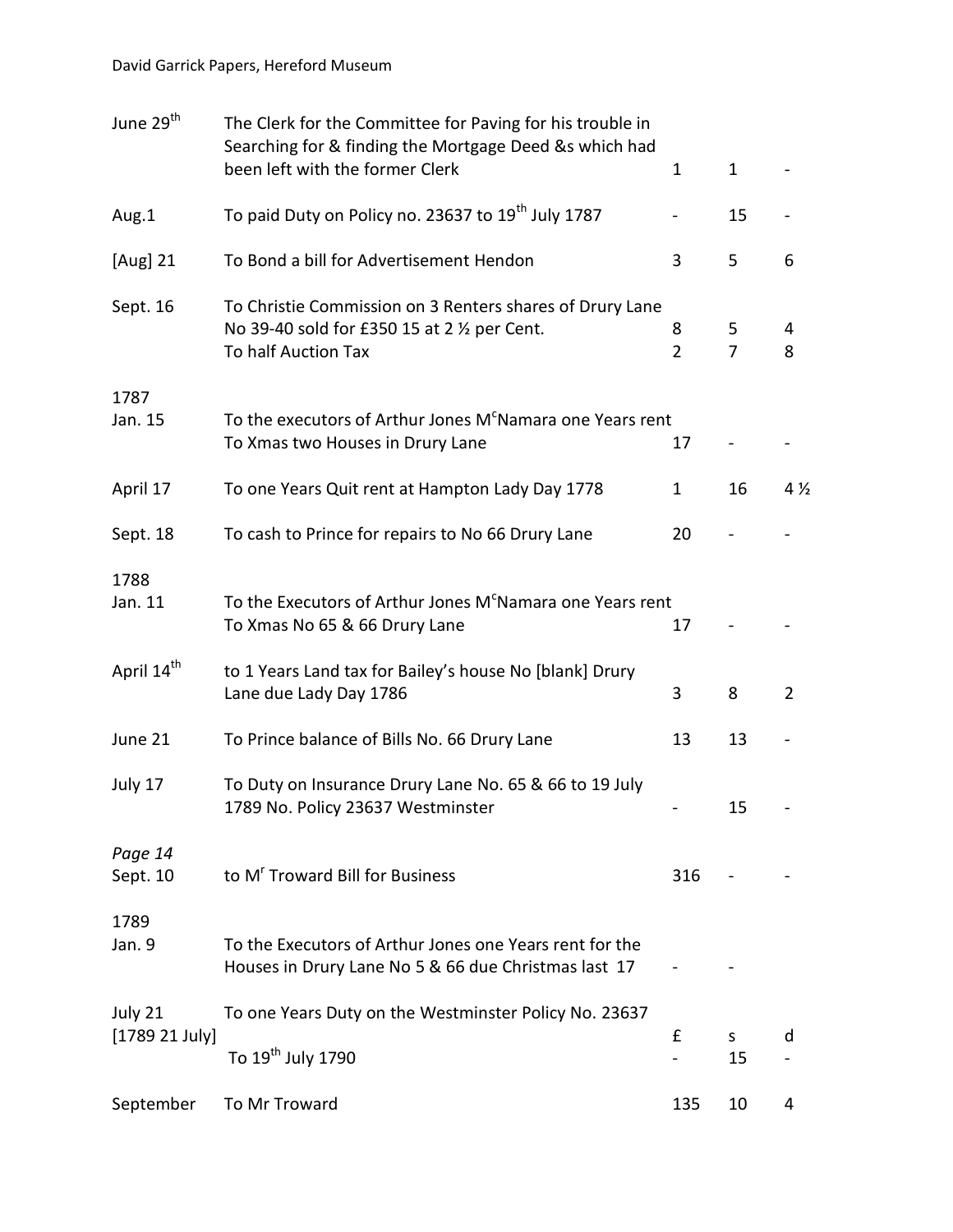|                       | To Mr Troward to costs decreed to be paid to M <sup>r</sup> Bond in<br>The Cause Bond against Lord Camden<br>To M <sup>r</sup> Fitzpatrick for translating the Rental of the Manor                                                                                                                                                                                                                                                      | 64   | 11 | 4            |
|-----------------------|-----------------------------------------------------------------------------------------------------------------------------------------------------------------------------------------------------------------------------------------------------------------------------------------------------------------------------------------------------------------------------------------------------------------------------------------|------|----|--------------|
|                       | of Hendon                                                                                                                                                                                                                                                                                                                                                                                                                               | 3    | 3  |              |
| 1790                  |                                                                                                                                                                                                                                                                                                                                                                                                                                         |      |    |              |
| Jan. $12^{th}$        | To M <sup>c</sup> Namara one Years rent No 65 & 66 due Christmas<br>last                                                                                                                                                                                                                                                                                                                                                                | 17   |    |              |
| July 9 <sup>th</sup>  | To insurance Duty on the Westminster policy No. 23637<br>To 19 <sup>th</sup> July 1791                                                                                                                                                                                                                                                                                                                                                  |      | 15 |              |
| 1791                  |                                                                                                                                                                                                                                                                                                                                                                                                                                         |      |    |              |
| Jan. $13th$           | To the Executors of Arthur Jones one years rent No 65 & 66<br>Drury Lane to Christmas 1790                                                                                                                                                                                                                                                                                                                                              | 17   |    |              |
|                       | To Cash Paid M <sup>rs</sup> Garrick for her annuity of £1500 left her<br>By the Testator from the 20 <sup>th</sup> January 1791 being 12 years 18000 -<br>To [cash] paid her for Interest of her Legacy of £6000 from<br>The said 20 <sup>th</sup> January 1779 to the 20 <sup>th</sup> January 1780 at<br>£4 per Cent. & interest on her Legacy of £1000 for the<br>same time at £5 per Cent. from which time M <sup>rs</sup> Garrick |      |    |              |
|                       | has been paid the Interest of £6000 received from the<br>Duke of Devonshire in lieu of such legacies<br>To [cash] paid her the Interest which occurred on the<br>said £6000 due from the Duke of Devonshire from the<br>said 20 <sup>th</sup> January 1780 to 12 <sup>th</sup> March 1788 M <sup>rs</sup> Garrick<br>having accepted a transfer of the securities for the said                                                          | 250  |    |              |
|                       | £6000 in Satisfaction & Discharge of her Legacies                                                                                                                                                                                                                                                                                                                                                                                       | 2442 | 14 | 6            |
|                       | To [cash] Paid the Executors of the late George Garrick<br>Esquire on account of the interest of his Legacy of £10000 530<br>To [cash] Paid David Garrick Esquire on Account of £5000<br>And interest Covenanted to be paid by the Testator on                                                                                                                                                                                          |      |    |              |
|                       | the marriage of said David Garrick with Miss Har[t]<br>and on Account of his Legacy of £5000 & Interest                                                                                                                                                                                                                                                                                                                                 | 9227 | 16 | $\mathbf{2}$ |
|                       | To Cash paid Peter Garrick Esquire on account of interest<br>of his Legacy of £3000<br>To [cash] paid the late reverend Carrington Garrick &                                                                                                                                                                                                                                                                                            | 720  |    |              |
|                       | after his decease to M <sup>r</sup> Bond his Executor on account of<br>Principal & interest of his legacy of £6000<br>To [cash] Paid to M' & M <sup>rs</sup> Payne late Catherine Garrick                                                                                                                                                                                                                                               | 2403 | 10 |              |
| $[1791$ Jan 1th cont] |                                                                                                                                                                                                                                                                                                                                                                                                                                         | £    | S  | d            |
|                       | On Account of the interest of the Legacy of £6000<br>given by the Testator to M <sup>rs</sup> Payne                                                                                                                                                                                                                                                                                                                                     | 866  |    |              |
|                       | The Legacy of £3000 given by the Testator to M <sup>rs</sup> Doxey                                                                                                                                                                                                                                                                                                                                                                      | 840  |    |              |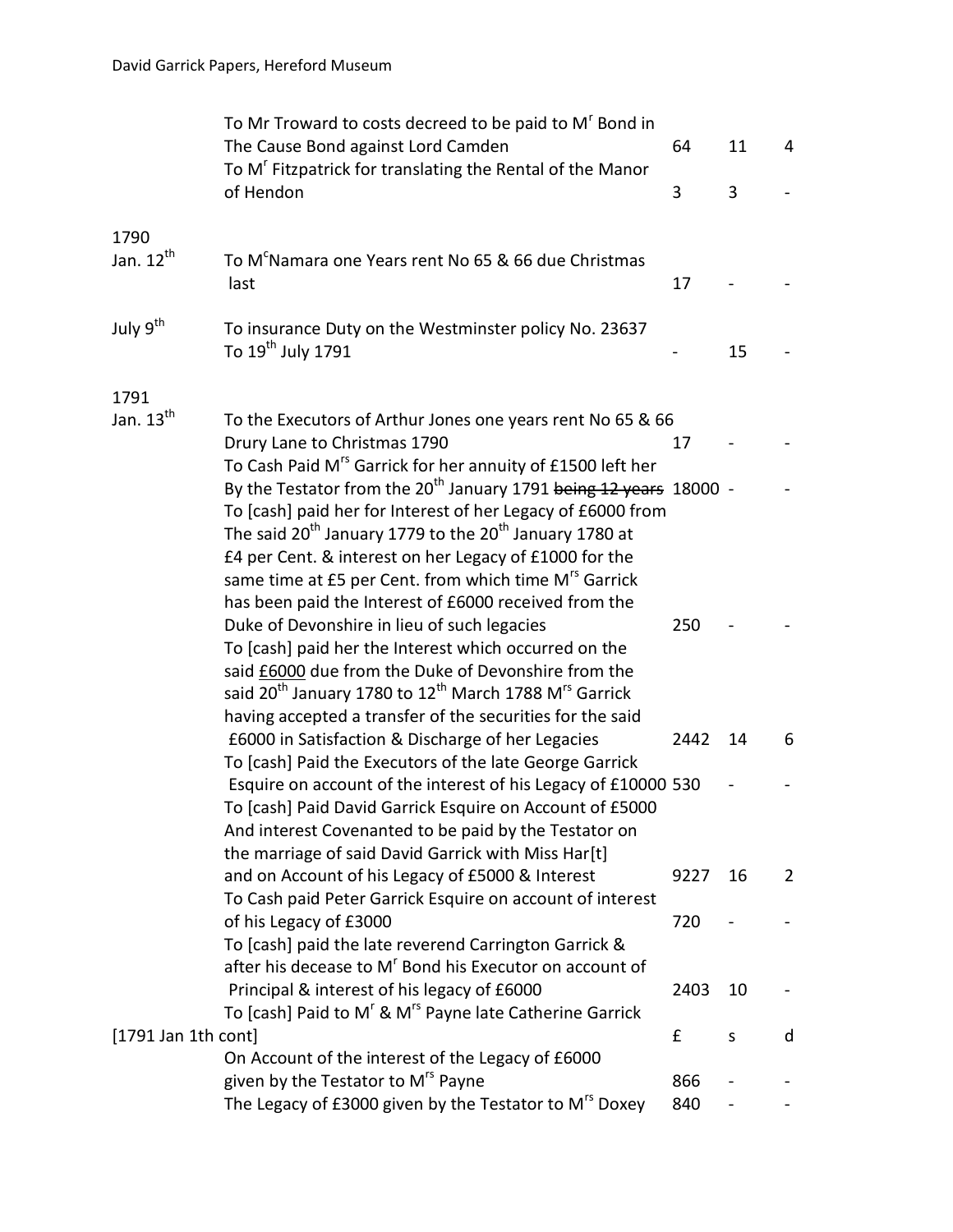| To [cash] Paid M <sup>rs</sup> Schaw on Account of the interest of         |        |            |  |
|----------------------------------------------------------------------------|--------|------------|--|
| her Legacy of £6000                                                        | 1875 - |            |  |
| To [cash] paid M <sup>r</sup> & Madame Sarr late Miss Fust M <sup>rs</sup> |        |            |  |
| Garrick's Niece on Account of the interest of her legacy                   |        |            |  |
| of £10000                                                                  | 260.   | $\sim 100$ |  |

#### Albany Wallis

The Third Schedule to which the preceding Answer and Examination refer being an account of the Personal estate of the said Testator David Garrick and of all & every Sum and Sums of Money now outstanding and to be got in and received.

|                                                                                                                                                                                                                                                                                                                                                        | £            | S | d |
|--------------------------------------------------------------------------------------------------------------------------------------------------------------------------------------------------------------------------------------------------------------------------------------------------------------------------------------------------------|--------------|---|---|
| A Leasehold House in Southampton Street Covent Garden held<br>Under the Bedford Family for [blank] Years at the Yearly rent of<br>£[blank] per Annum                                                                                                                                                                                                   |              |   |   |
| Page 15<br>Two Leasehold Houses in Drury Lane No. 65 & 66 by Lease from<br>the Duke of Bedford's Trustees or the executors of Arthur Jones<br>Cost [blank] Let at £100 per Annum<br>Note – these houses it is conceived were Purchased for the<br>Proprietor of Drury Lane Theatre<br>One Renters Share in Drury Lane Theatre 2s each Acting Night for | $\mathbf{f}$ | S | d |
| 21 Years from Michaelmas 1775<br>One Place in the Plate Cast Glass Manufactory                                                                                                                                                                                                                                                                         |              |   |   |
| Mortgages                                                                                                                                                                                                                                                                                                                                              |              |   |   |
| Mortgage on Little Russell street Paving<br>Mortgage from W. Lacy to said David Garrick of a moiety of                                                                                                                                                                                                                                                 | 200          |   |   |
| Drury Lane Theatre together with the Bond of Willoughby Lacy<br>Richard Brinsley Sheridan Thomas Linsley[sic] & James Ford                                                                                                                                                                                                                             | $+22000 -$   |   |   |
| Mortgage & Bond from Sir Charles Bunbury of Plantations<br>in Granada together with the Bonds of Sir Charles Bunbury<br>Robert Orme Thomas Ridge Peter Simond John Hankey                                                                                                                                                                              |              |   |   |
| [Mortgages cont]<br>& Richard Cumberland for                                                                                                                                                                                                                                                                                                           | £<br>6000    | S | d |
| The like for                                                                                                                                                                                                                                                                                                                                           | 4000         |   |   |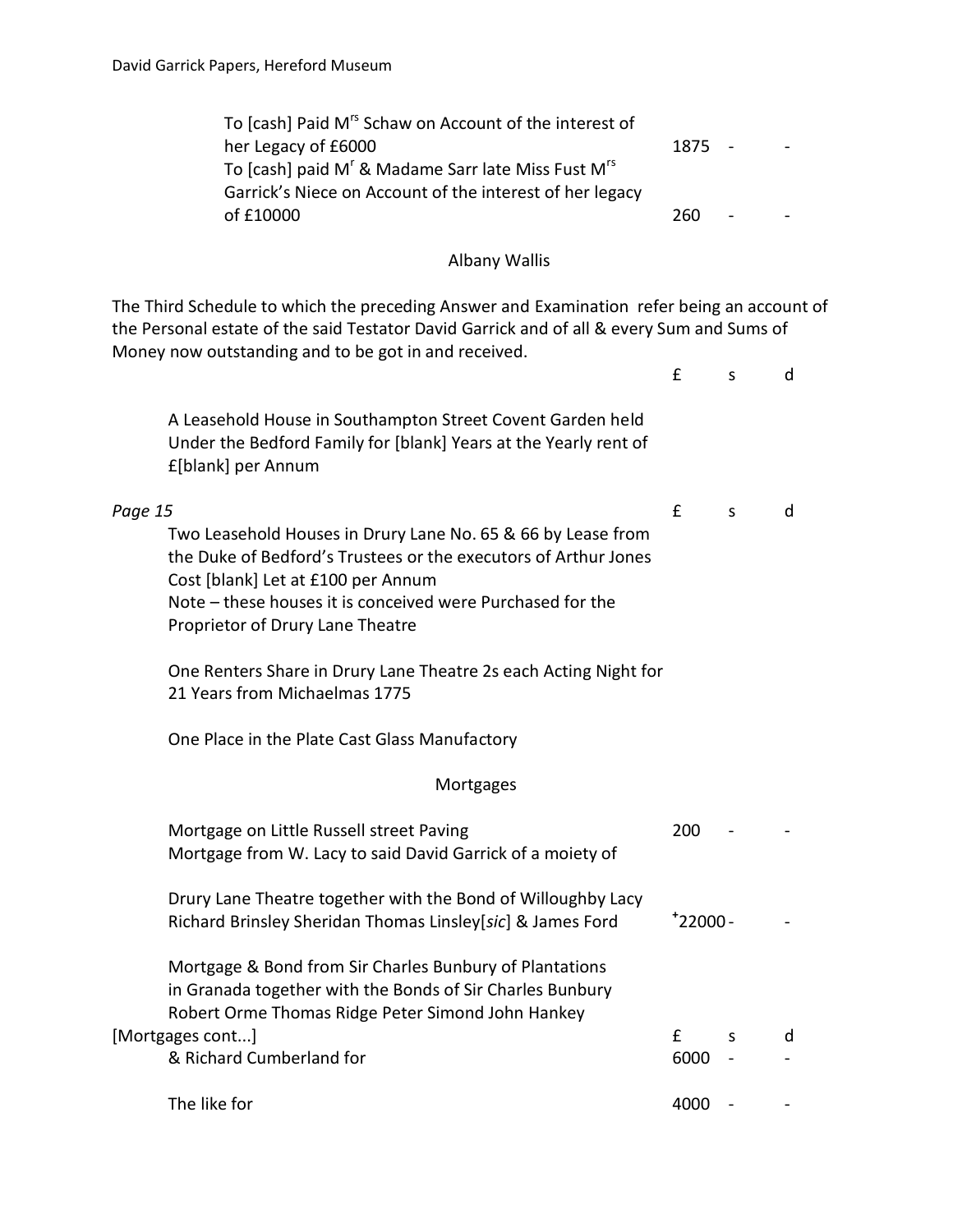| 1776 | Mortgage from Ross Jennings for a Wharf called Fresh Water<br>Wharf in the City of London for                                                                                                                  | $15000 -$ |                      |  |
|------|----------------------------------------------------------------------------------------------------------------------------------------------------------------------------------------------------------------|-----------|----------------------|--|
|      | Mortgage & Bond from Thomas Linley of 2/7 <sup>ths</sup> of a moiety of<br>Drury Lane Theatre & Leasehold Houses at Bath for securing<br>£10000 of which £1000 and £100 were paid Principal remaining<br>about | 8900      | $\ddot{\phantom{a}}$ |  |

# Note Account unsettled

## Bonds

| 1774 September Bond M <sup>r</sup> George Cox to the said David Garrick for        | 100            | ÷                        |    |
|------------------------------------------------------------------------------------|----------------|--------------------------|----|
| 1746 November 29 <sup>th</sup> Bond from William Garrick to said David Garrick for |                | ÷                        |    |
| 1753 July 16 bond from Edward Moore to said David Garrick for                      | 238            | 16                       |    |
| 1762 January 25 Bond from Henry Scomberg to said David Garrick for                 | 100            | ÷,                       |    |
| 1765 September 21 Bond from Henry Moses to said David Garrick for                  | 206            | $\mathbf{1}$             | 4  |
| 1765 September 24 Bond from Benjamin Smith to said David Garrick for               | 50             | $\overline{\phantom{0}}$ |    |
| 1766 January 30 Bond from Joseph Simpson to said David Garrick for                 | 100            | $\frac{1}{2}$            |    |
| 1768 May 9 Bond from [blank] Stephens to said David Garrick for                    | 268            | 12                       |    |
| 1768 July 1 Bond from Richard Brompton to said David Garrick                       | 80             | $\blacksquare$           |    |
| 1768 December 17 Bond from Zachary Stephens to David Garrick for                   | 200            | $\overline{\phantom{0}}$ |    |
| 1769 June 20 Bond from Edmund Burke to said David Garrick for                      | 1000           | ÷,                       |    |
| Bond from Thomas Beckett to said David Garrick for                                 | 1400           | $\blacksquare$           |    |
| 1774 May 20 Bond from William Lacy to David Garrick for<br>£10000}                 |                |                          |    |
| December 24 Bond from William Lacy to said David Garrick for<br>$£1000$ }          |                |                          |    |
| 1775 may 31 Bond from said William Lacy to said David Garrick for £3500}           |                |                          |    |
| Note these bonds of Lacy are part of the £22000                                    |                |                          |    |
|                                                                                    |                |                          |    |
| <b>Notes</b>                                                                       |                |                          |    |
| 1740 July 14 Note from Ann Garth to said David Garrick for                         | 12             | 12                       |    |
| 1742 May 20 [Note] from Richard Deighton to [David Garrick] for                    | 5              |                          |    |
| 1742 June 18 [Note] from [Richard Deighton] to [David Garrick] for                 | $14 - 9 - 8$   |                          |    |
|                                                                                    |                |                          |    |
| Page 16                                                                            |                |                          |    |
| 1743 September 29 [Note] from [Richard Deighton] to [David Garrick] for 4          |                | 4                        |    |
| 1745 June 15 [note] from James Wood to [David Garrick] for                         | 2              | $\overline{2}$           |    |
| [Note] from Thomas Wallis to C. Hart for                                           | $\overline{2}$ | $\overline{2}$           |    |
| 1758 October 14 [note] from Francis Gentleman to David Garrick for                 | 15             | $\blacksquare$           |    |
| [Notes continued]                                                                  | £              | S                        | d  |
| 1762 December 9 [Note] from D.E. Baker to George Garrick & Benjamin                |                |                          |    |
| Pearce & endorsed to David Garrick                                                 | 5              | 3                        | 10 |
| 1767 May 3 [Note] from Charles Porter to said David Garrick for                    | 19             | 10                       |    |